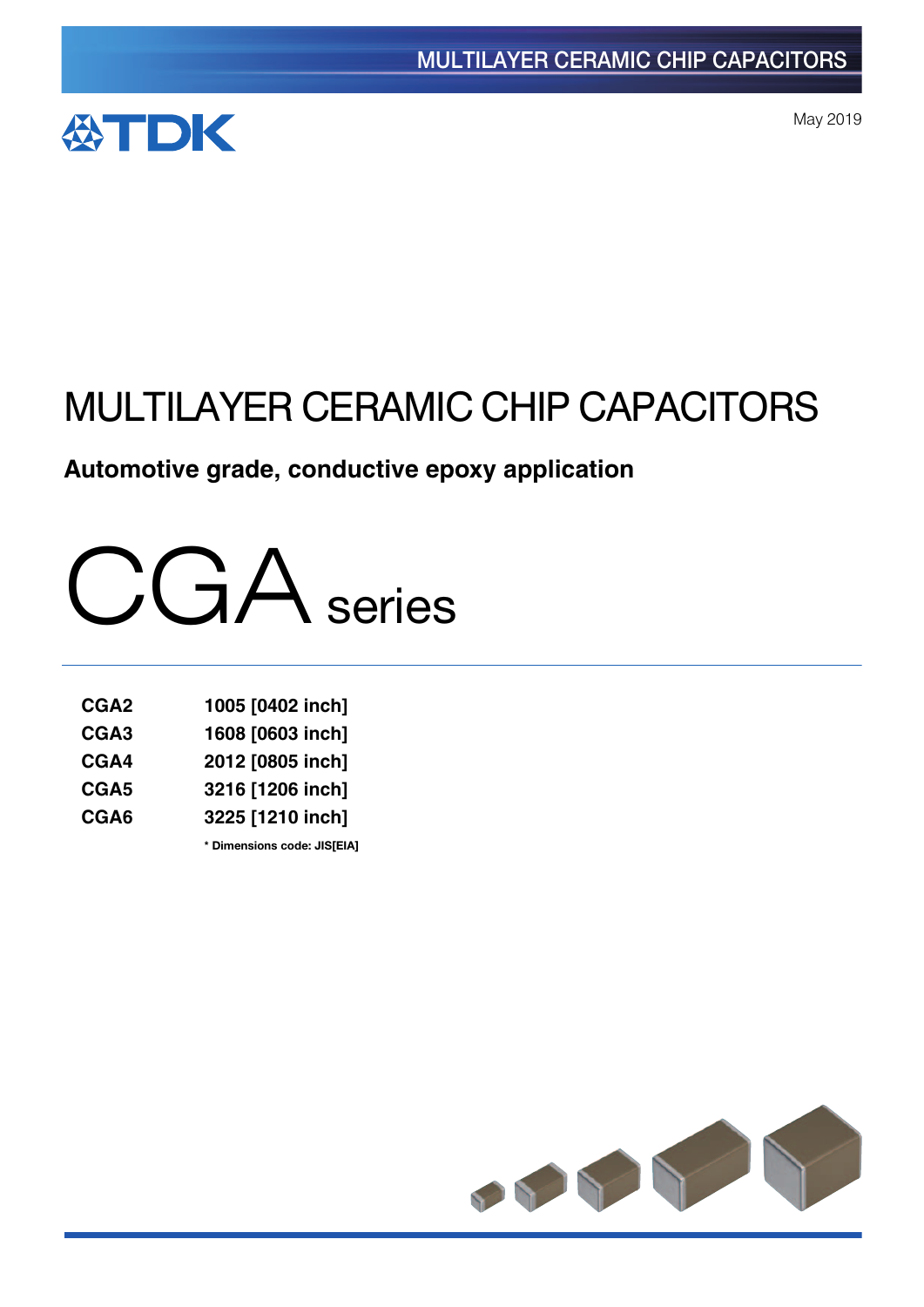# **REMINDERS FOR USING THESE PRODUCTS**

Before using these products, be sure to request the delivery specifications.

# **SAFETY REMINDERS**

Please pay sufficient attention to the warnings for safe designing when using this products.

# **A** REMINDERS

1. The products listed in this specification are intended for use in automotive applications under normal operation and usage conditions. The products are not designed or warranted to meet the requirements of the applications listed below, whose performance and/or quality requires a more stringent level of safety or reliability, or whose failure, malfunction or defect could cause serious damage to society, person or property.

Please understand that we are not responsible for any damage or liability caused by use of the products in any of the applications below or for any other use exceeding the range or conditions set forth in this specification sheet. If you intend to use the products in the applications listed below or if you have special requirements exceeding the range or conditions set forth in this specification, please contact us.

- (1) Aerospace/aviation equipment
- (2) Transportation equipment (electric trains, ships, etc.)
- (3) Medical equipment (excepting Pharmaceutical Affairs Law classification Class1,2)
- (4) Power-generation control equipment
- (5) Atomic energy-related equipment
- (6) Seabed equipment
- (7) Transportation control equipment
- (8) Public information-processing equipment
- (9) Military equipment
- (10) Electric heating apparatus, burning equipment
- (11) Disaster prevention/crime prevention equipment
- (12) Safety equipment
- (13) Other applications that are not considered general-purpose applications

When designing your equipment even for general-purpose applications, you are kindly requested to take into consideration securing protection circuit/device or providing backup circuits in your equipment.

In addition, although the products listed in this specification are intended for use in automotive applications as described above, they are not prohibited to use in general electronic equipment, whose performance and/or quality doesn't require a more stringent level of safety or reliability, or whose failure, malfunction or defect could not cause serious damage to society, person or property. Therefore, the description of this caution will be applied, when the products are used in general electronic equipment under a normal operation and usage conditions.

- 2. We may modify products or discontinue production of a product listed in this catalog without prior notification.
- 3. We provide "Delivery Specification" that explain precautions for the specifications and safety of each product listed in this catalog. We strongly recommend that you exchange these delivery specifications with customers that use one of these products.
- 4. If you plan to export a product listed in this catalog, keep in mind that it may be a restricted item according to the "Foreign Exchange and Foreign Trade Control Law". In such cases, it is necessary to acquire export permission in harmony with this law.
- 5. Any reproduction or transferring of the contents of this catalog is prohibited without prior permission from our company.
- 6. We are not responsible for problems that occur related to the intellectual property rights or other rights of our company or a third party when you use a product listed in this catalog. We do not grant license of these rights.
- 7. This catalog only applies to products purchased through our company or one of our company's official agencies. This catalog does not apply to products that are purchased through other third parties.

Notice: Effective January 2013, TDK will use a new catalog number which adds product thickness and packaging specification detail. This new catalog number should be referenced on all catalog orders going forward, and is not applicable for OEM part number orders.

Please be aware the last five digits of the catalog number will differ from the item description (internal control number) on the product label.

Contact your local TDK Sales representative for more information.

(Example)

| Catalog issued date    | Catalog number        | Item description (on delivery label) |
|------------------------|-----------------------|--------------------------------------|
| Prior to January 2013  | C1608C0G1E103J(080AA) | C1608C0G1E103JT000N                  |
| January 2013 and later | C1608C0G1E103J080AA   | C1608C0G1E103JT000N                  |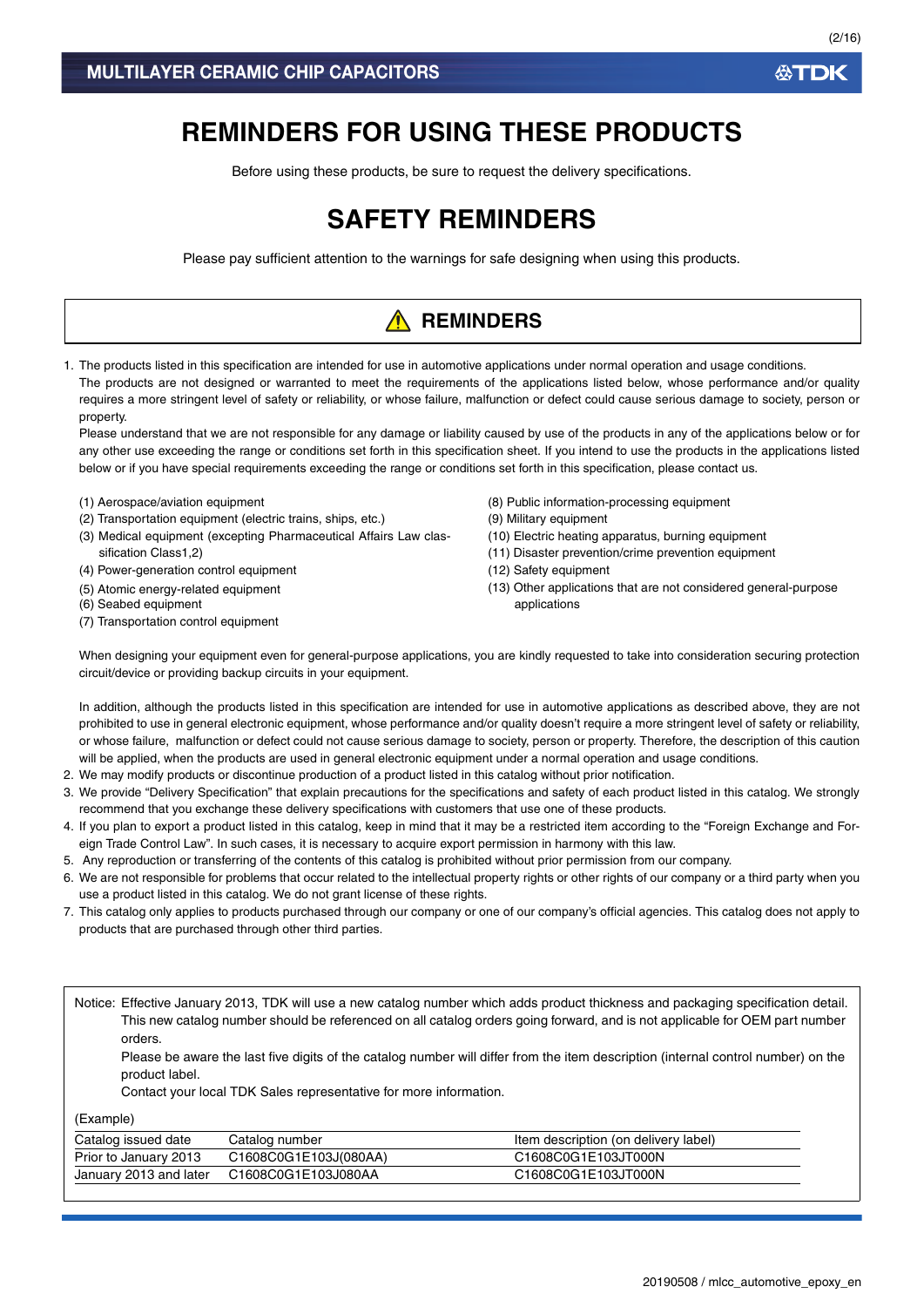# CGA series

# Conductive epoxy application

Type: CGA2/1005 [0402 inch], CGA3/1608 [0603 inch], CGA4/2012 [0805 inch], CGA5/3216 [1206 inch], CGA6/3225 [1210 inch]

#### **■SERIES OVERVIEW**

Conductive epoxy application CGA series, automotive grade of TDK's multilayer ceramic chip capacitor, is a product for conductive glue mounting, not for solder mounting. The risk of silver migration is reduced due to AgPdCu termination. The maximum operating temperature is 150°C and the capacitance range is up to 10µF.

#### **■FEATURES**

- The risk of silver migration is reduced due to AgPdCu termination.
- The maximum operating temperature is 150°C (X8R).
- C0G temperature characteristic which has excellent stable temperature and DC-bias characteristics is available.
- AEC-Q200 compliant.

#### **■SHAPE & DIMENSIONS ■PRODUCT STRUCTURE**



|   | Body length             |
|---|-------------------------|
| W | Body width              |
|   | Body height             |
| R | <b>Terminal width</b>   |
| G | <b>Terminal spacing</b> |

#### **■APPLICATIONS**

- For only conductive glue mounting, not for solder mounting.
- ABS, transmission, engine sensors, etc.

# General type Conductive epoxy type



Termination consists of 3 layers by Cu, Ni and Sn.

**REACH SVHC-Free**

RoHS SVHC-Free Free Free

**Halogen Free**

**Br Cl**



The risk of silver migration is reduced due to AgPdCu termination.

|                  |                      |                      |                      |             | Dimensions in mm |
|------------------|----------------------|----------------------|----------------------|-------------|------------------|
| <b>Type</b>      |                      | W                    |                      | в           | G                |
| CGA <sub>2</sub> | $1.00 \pm 0.15$      | $0.50+0.10$          | $0.50+0.10$          | $0.10$ min. | 0.30min.         |
| CGA <sub>3</sub> | 1.60±0.15            | $0.80 + 0.15$        | $0.80 + 0.15$        | 0.20min.    | $0.30$ min.      |
| CGA4             | $2.00+0.25$          | $1.25 \pm 0.25$      | $1.25 \pm 0.25$      | 0.20min.    | 0.50min.         |
| CGA <sub>5</sub> | $3.20 + 0.30 - 0.10$ | $1.60 + 0.30 - 0.10$ | $1.60 + 0.30 - 0.10$ | 0.20min.    | 1.00min.         |
| CGA6             | $3.20+0.45$          | $2.50+0.30$          | $2.50+0.30$          | 0.20min.    |                  |

Dimensional tolerances are typical values.

∰TDK

**Lead**

**Pb**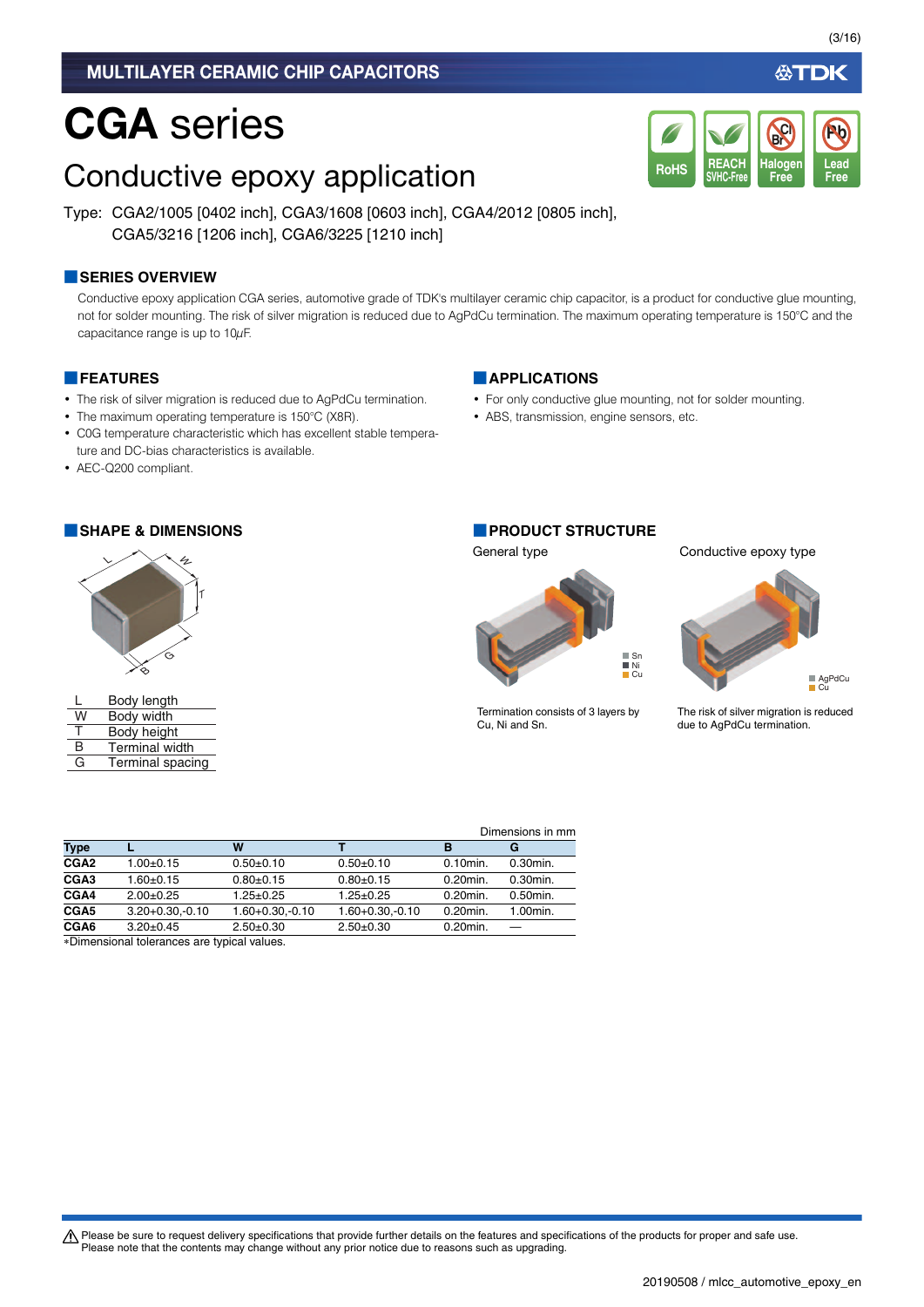#### **■CATALOG NUMBER CONSTRUCTION**



(1) Series

#### (2) Dimensions L x W (mm)

| Code           | <b>EIA</b> | Length | Width | <b>Terminal width</b> |
|----------------|------------|--------|-------|-----------------------|
| 2              | CC0402     | 1.00   | 0.50  | 0.10                  |
| 3              | CC0603     | 1.60   | 0.80  | 0.20                  |
| $\overline{4}$ | CC0805     | 2.00   | 1.25  | 0.20                  |
| 5              | CC1206     | 3.20   | 1.60  | 0.20                  |
| 6              | CC1210     | 3.20   | 2.50  | 0.20                  |

#### (3) Thickness code

| Code                               | <b>Thickness</b> |  |
|------------------------------------|------------------|--|
| B                                  | 0.50mm           |  |
| $\overline{C}$                     | $0.60$ mm        |  |
| $\frac{1}{E}$                      | $0.80$ mm        |  |
| $\overline{\overline{F}}$          | 0.85mm           |  |
| $\overline{\overline{H}}$          | 1.15mm           |  |
| J                                  | 1.25mm           |  |
| ī                                  | 1.60mm           |  |
| $\overline{\overline{\mathsf{M}}}$ | 2.00mm           |  |
| $\overline{\mathsf{P}}$            | 2.50mm           |  |

#### (4) Voltage condition for life test

| Symbol | Condition          |  |
|--------|--------------------|--|
|        | $1 \times R$ V     |  |
| 2      | $2 \times R$ V     |  |
| 3      | $1.5 \times R$ .V. |  |

#### (5) Temperature characteristics

| Temperature<br>characteristics | Temperature coefficient<br>or capacitance change | Temperature range         |
|--------------------------------|--------------------------------------------------|---------------------------|
| C <sub>0</sub> G               | $0\pm 30$ ppm/ $\degree$ C                       | $-55$ to $+125^{\circ}$ C |
| X7R                            | ±15%                                             | $-55$ to $+125^{\circ}$ C |
| X8R                            | ±15%                                             | $-55$ to $+150^{\circ}$ C |

#### (6) Rated voltage (DC)

| Code            | Voltage (DC) |
|-----------------|--------------|
| 0J              | 6.3V         |
| $\overline{1C}$ | 16V          |
| 1E              | 25V          |
| 1V              | 35V          |
| 1H              | 50V          |
| 2A              | 100V         |

#### (7) Nominal capacitance (pF)

The capacitance is expressed in three digit codes and in units of pico Farads (pF). The first and second digits identify the first and second significant figures of the capacitance. The third digit identifies the multiplier. R designates a decimal point.

 $(Example)$ OR5 = 0.5pF  $101 = 100pF$ 

 $225 = 2,200,000pF = 2.2\mu F$ 

(8) Capacitance tolerance

| Code | Tolerance |
|------|-----------|
| C    | ±0.25pF   |
| D    | ±0.50pF   |
| J    | ±5%       |
| K    | ±10%      |
| м    | ±20%      |

#### (9) Thickness

| Code | <b>Thickness</b> |  |
|------|------------------|--|
| 050  | 0.50mm           |  |
| 060  | 0.60mm           |  |
| 080  | 0.80mm           |  |
| 085  | 0.85mm           |  |
| 115  | 1.15mm           |  |
| 125  | 1.25mm           |  |
| 160  | 1.60mm           |  |
| 200  | 2.00mm           |  |
| 250  | 2.50mm           |  |
|      |                  |  |

#### (10) Packaging style

| Code | <b>Style</b>          |
|------|-----------------------|
|      | 178mm reel, 4mm pitch |
| B    | 178mm reel, 2mm pitch |

#### (11) Special reserved code

| Code | <b>Description</b>           |
|------|------------------------------|
|      | Conductive epoxy application |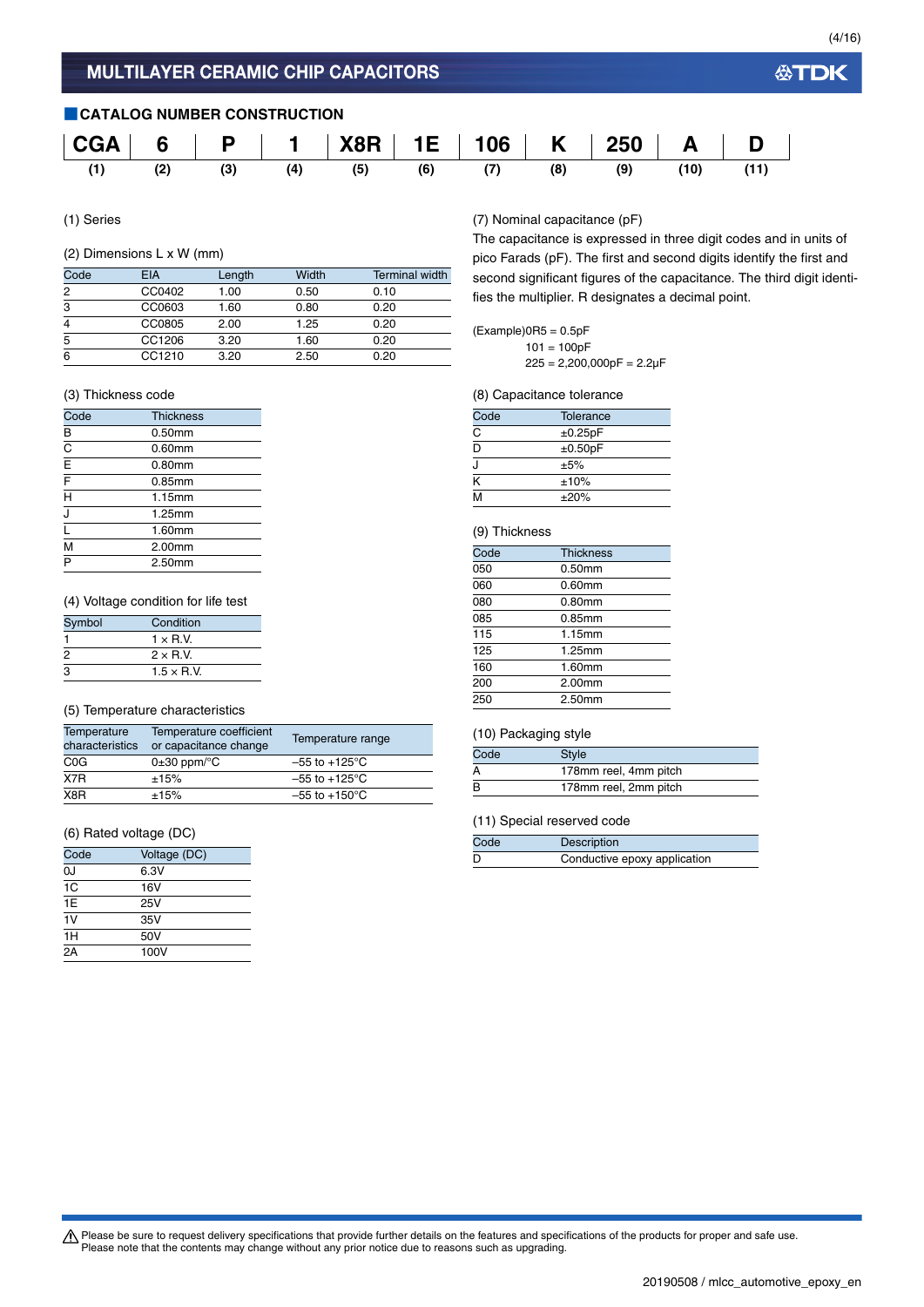# **Capacitance range chart CGA2/1005 [0402 inch]**

| Capacitance               |                  | COG         | X7R |             | X8R         |                         |             |             |             |
|---------------------------|------------------|-------------|-----|-------------|-------------|-------------------------|-------------|-------------|-------------|
| (pF)                      | Code             | 1H<br>(50V) |     | 1H<br>(50V) | 1E<br>(25V) | 1 <sub>C</sub><br>(16V) | 1H<br>(50V) | 1E<br>(25V) | 1C<br>(16V) |
| 1                         | 010              |             |     |             |             |                         |             |             |             |
| $1.5$                     | 1R5              |             |     |             |             |                         |             |             |             |
| $\bf{2}$                  | 020              |             |     |             |             |                         |             |             |             |
| 2.2                       | 2R2              |             |     |             |             |                         |             |             |             |
| 3                         | 030              |             |     |             |             |                         |             |             |             |
| 3.3                       | 3R3              |             |     |             |             |                         |             |             |             |
| 4                         | 040              |             |     |             |             |                         |             |             |             |
| 4.7                       | 4R7              |             |     |             |             |                         |             |             |             |
| 5                         | 050              |             |     |             |             |                         |             |             |             |
| 6                         | 060              |             |     |             |             |                         |             |             |             |
| 6.8                       | 6R8              |             |     |             |             |                         |             |             |             |
| 7                         | 070              |             |     |             |             |                         |             |             |             |
| 8                         | 080              |             |     |             |             |                         |             |             |             |
| 9                         | 090              |             |     |             |             |                         |             |             |             |
| 10                        | 100              |             |     |             |             |                         |             |             |             |
| 12                        | 120              |             |     |             |             |                         |             |             |             |
| 15                        | 150              |             |     |             |             |                         |             |             |             |
| 18                        | 180              |             |     |             |             |                         |             |             |             |
| 22                        | 220              |             |     |             |             |                         |             |             |             |
| 27                        | 270              |             |     |             |             |                         |             |             |             |
| 33                        | 330              |             |     |             |             |                         |             |             |             |
| 39                        | 390              |             |     |             |             |                         |             |             |             |
| 47                        | 470              |             |     |             |             |                         |             |             |             |
| 56                        | 560              |             |     |             |             |                         |             |             |             |
| 68<br>82                  | 680<br>820       |             |     |             |             |                         |             |             |             |
| 100                       | 101              |             |     |             |             |                         |             |             |             |
| 120                       | $\overline{121}$ |             |     |             |             |                         |             |             |             |
| 150                       | 151              |             |     |             |             |                         |             |             |             |
| 180                       | 181              |             |     |             |             |                         |             |             |             |
| 220                       | 221              |             |     |             |             |                         |             |             |             |
| 270                       | 271              |             |     |             |             |                         |             |             |             |
| 330                       | 331              |             |     |             |             |                         |             |             |             |
| 390                       | 391              |             |     |             |             |                         |             |             |             |
| 470                       | 471              |             |     |             |             |                         |             |             |             |
| 560                       | 561              |             |     |             |             |                         |             |             |             |
| 680                       | 681              |             |     |             |             |                         |             |             |             |
| 820                       | 821              |             |     |             |             |                         |             |             |             |
| 1,000                     | 102              |             |     |             |             |                         |             |             |             |
| 1,500                     | 152              |             |     |             |             |                         |             |             |             |
| 2,200                     | 222              |             |     |             |             |                         |             |             |             |
| 3,300                     | 332              |             |     |             |             |                         |             |             |             |
| 4,700                     | 472              |             |     |             |             |                         |             |             |             |
| 6,800                     | 682              |             |     |             |             |                         |             |             |             |
| 10,000                    | 103              |             |     |             |             |                         |             |             |             |
| 15,000                    | 153              |             |     |             |             |                         |             |             |             |
| 22,000                    | 223              |             |     |             |             |                         |             |             |             |
| 33,000                    | 333              |             |     |             |             |                         |             |             |             |
| 47,000                    | 473              |             |     |             |             |                         |             |             |             |
| 68,000                    | 683              |             |     |             |             |                         |             |             |             |
| 100,000                   | 104              |             |     |             |             |                         |             |             |             |
| <b>Standard thickness</b> |                  |             |     | 0.50mm      |             |                         |             |             |             |

**公TDK** 

(5/16)

Please be sure to request delivery specifications that provide further details on the features and specifications of the products for proper and safe use.<br>Please note that the contents may change without any prior notice d

■ Please refer to the capacitance range table at P-10 and after for the details such as product thickness and capacitance tolerance.

**Background gray: The product which is not recommended to a new design.** 

ш

20190508 / mlcc\_automotive\_epoxy\_en.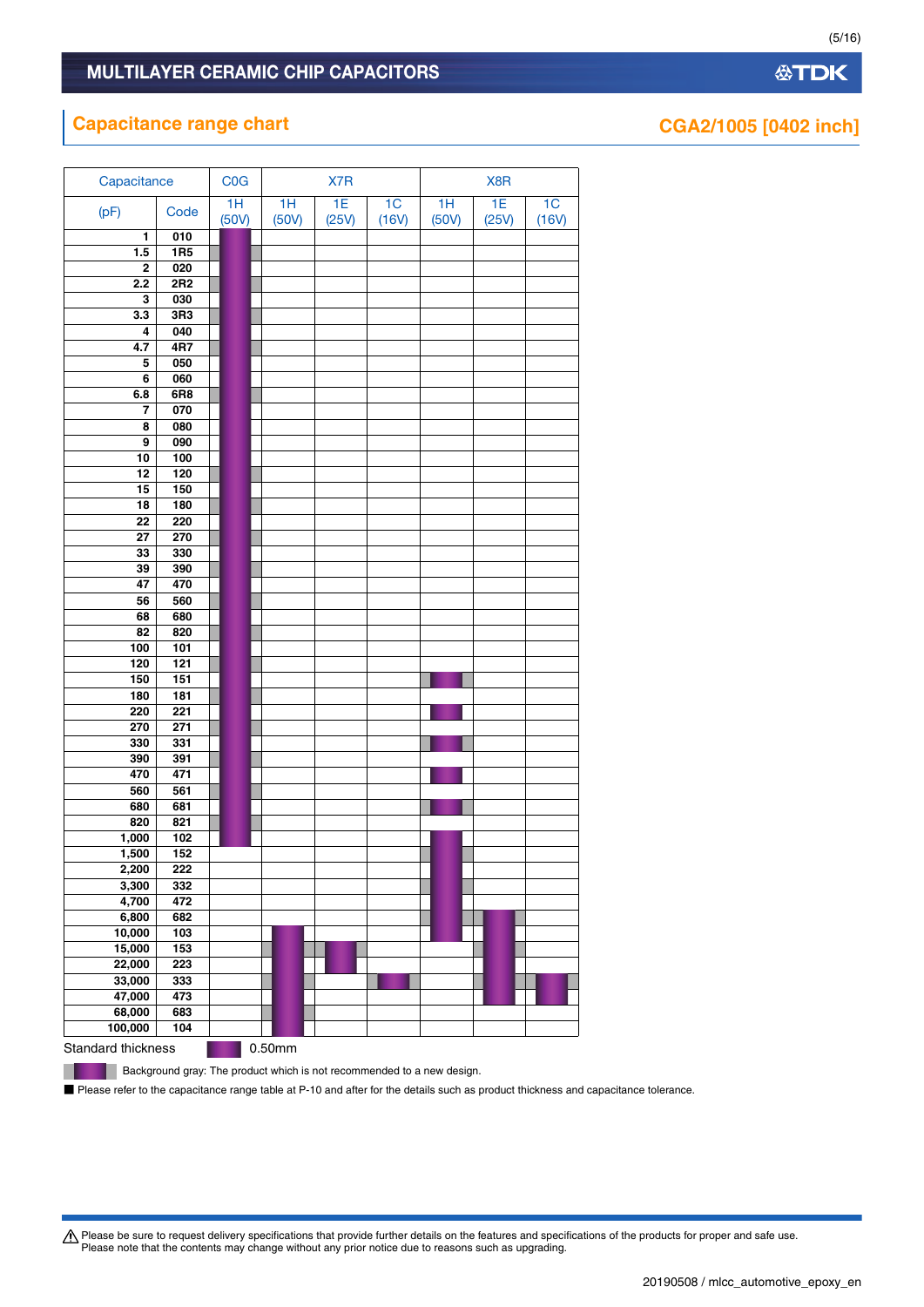# **Capacitance range chart CGA3/1608** [0603 inch]

| 2A<br>1H<br>1H<br>2A<br>1H<br>(pF)<br>Code<br>(100V)<br>(100V)<br>(50V)<br>(50V)<br>(50V)<br>010<br>1<br><b>1R5</b><br>1.5<br>020<br>2<br>2.2<br>2R <sub>2</sub><br>030<br>3<br>3R3<br>3.3<br>040<br>4<br>4R7<br>4.7<br>050<br>5<br>060<br>6<br>6R8<br>6.8<br>070<br>7<br>080<br>8<br>090<br>9<br>100<br>10<br>120<br>12<br>150<br>15<br>18<br>180<br>220<br>22<br>270<br>27<br>330<br>33<br>390<br>39<br>470<br>47<br>560<br>56<br>680<br>68<br>820<br>82<br>101<br>100<br>121<br>120<br>150<br>151<br>180<br>181<br>220<br>221<br>271<br>270<br>331<br>330<br>390<br>391<br>470<br>471<br>561<br>560<br>681<br>680<br>821<br>820<br>102<br>1000<br>1200<br>122<br>1500<br>152<br>1800<br>182<br>2200<br>222<br>2700<br>272<br>332<br>3300<br>3900<br>392<br>4700<br>472<br>562<br>5600<br>6800<br>682<br>822<br>8200<br>10000<br>103<br>Standard thickness<br>0.80mm | Capacitance | <b>C<sub>0</sub>G</b> | X7R | X8R |  |  |
|------------------------------------------------------------------------------------------------------------------------------------------------------------------------------------------------------------------------------------------------------------------------------------------------------------------------------------------------------------------------------------------------------------------------------------------------------------------------------------------------------------------------------------------------------------------------------------------------------------------------------------------------------------------------------------------------------------------------------------------------------------------------------------------------------------------------------------------------------------------------|-------------|-----------------------|-----|-----|--|--|
|                                                                                                                                                                                                                                                                                                                                                                                                                                                                                                                                                                                                                                                                                                                                                                                                                                                                        |             |                       |     |     |  |  |
|                                                                                                                                                                                                                                                                                                                                                                                                                                                                                                                                                                                                                                                                                                                                                                                                                                                                        |             |                       |     |     |  |  |
|                                                                                                                                                                                                                                                                                                                                                                                                                                                                                                                                                                                                                                                                                                                                                                                                                                                                        |             |                       |     |     |  |  |
|                                                                                                                                                                                                                                                                                                                                                                                                                                                                                                                                                                                                                                                                                                                                                                                                                                                                        |             |                       |     |     |  |  |
|                                                                                                                                                                                                                                                                                                                                                                                                                                                                                                                                                                                                                                                                                                                                                                                                                                                                        |             |                       |     |     |  |  |
|                                                                                                                                                                                                                                                                                                                                                                                                                                                                                                                                                                                                                                                                                                                                                                                                                                                                        |             |                       |     |     |  |  |
|                                                                                                                                                                                                                                                                                                                                                                                                                                                                                                                                                                                                                                                                                                                                                                                                                                                                        |             |                       |     |     |  |  |
|                                                                                                                                                                                                                                                                                                                                                                                                                                                                                                                                                                                                                                                                                                                                                                                                                                                                        |             |                       |     |     |  |  |
|                                                                                                                                                                                                                                                                                                                                                                                                                                                                                                                                                                                                                                                                                                                                                                                                                                                                        |             |                       |     |     |  |  |
|                                                                                                                                                                                                                                                                                                                                                                                                                                                                                                                                                                                                                                                                                                                                                                                                                                                                        |             |                       |     |     |  |  |
|                                                                                                                                                                                                                                                                                                                                                                                                                                                                                                                                                                                                                                                                                                                                                                                                                                                                        |             |                       |     |     |  |  |
|                                                                                                                                                                                                                                                                                                                                                                                                                                                                                                                                                                                                                                                                                                                                                                                                                                                                        |             |                       |     |     |  |  |
|                                                                                                                                                                                                                                                                                                                                                                                                                                                                                                                                                                                                                                                                                                                                                                                                                                                                        |             |                       |     |     |  |  |
|                                                                                                                                                                                                                                                                                                                                                                                                                                                                                                                                                                                                                                                                                                                                                                                                                                                                        |             |                       |     |     |  |  |
|                                                                                                                                                                                                                                                                                                                                                                                                                                                                                                                                                                                                                                                                                                                                                                                                                                                                        |             |                       |     |     |  |  |
|                                                                                                                                                                                                                                                                                                                                                                                                                                                                                                                                                                                                                                                                                                                                                                                                                                                                        |             |                       |     |     |  |  |
|                                                                                                                                                                                                                                                                                                                                                                                                                                                                                                                                                                                                                                                                                                                                                                                                                                                                        |             |                       |     |     |  |  |
|                                                                                                                                                                                                                                                                                                                                                                                                                                                                                                                                                                                                                                                                                                                                                                                                                                                                        |             |                       |     |     |  |  |
|                                                                                                                                                                                                                                                                                                                                                                                                                                                                                                                                                                                                                                                                                                                                                                                                                                                                        |             |                       |     |     |  |  |
|                                                                                                                                                                                                                                                                                                                                                                                                                                                                                                                                                                                                                                                                                                                                                                                                                                                                        |             |                       |     |     |  |  |
|                                                                                                                                                                                                                                                                                                                                                                                                                                                                                                                                                                                                                                                                                                                                                                                                                                                                        |             |                       |     |     |  |  |
|                                                                                                                                                                                                                                                                                                                                                                                                                                                                                                                                                                                                                                                                                                                                                                                                                                                                        |             |                       |     |     |  |  |
|                                                                                                                                                                                                                                                                                                                                                                                                                                                                                                                                                                                                                                                                                                                                                                                                                                                                        |             |                       |     |     |  |  |
|                                                                                                                                                                                                                                                                                                                                                                                                                                                                                                                                                                                                                                                                                                                                                                                                                                                                        |             |                       |     |     |  |  |
|                                                                                                                                                                                                                                                                                                                                                                                                                                                                                                                                                                                                                                                                                                                                                                                                                                                                        |             |                       |     |     |  |  |
|                                                                                                                                                                                                                                                                                                                                                                                                                                                                                                                                                                                                                                                                                                                                                                                                                                                                        |             |                       |     |     |  |  |
|                                                                                                                                                                                                                                                                                                                                                                                                                                                                                                                                                                                                                                                                                                                                                                                                                                                                        |             |                       |     |     |  |  |
|                                                                                                                                                                                                                                                                                                                                                                                                                                                                                                                                                                                                                                                                                                                                                                                                                                                                        |             |                       |     |     |  |  |
|                                                                                                                                                                                                                                                                                                                                                                                                                                                                                                                                                                                                                                                                                                                                                                                                                                                                        |             |                       |     |     |  |  |
|                                                                                                                                                                                                                                                                                                                                                                                                                                                                                                                                                                                                                                                                                                                                                                                                                                                                        |             |                       |     |     |  |  |
|                                                                                                                                                                                                                                                                                                                                                                                                                                                                                                                                                                                                                                                                                                                                                                                                                                                                        |             |                       |     |     |  |  |
|                                                                                                                                                                                                                                                                                                                                                                                                                                                                                                                                                                                                                                                                                                                                                                                                                                                                        |             |                       |     |     |  |  |
|                                                                                                                                                                                                                                                                                                                                                                                                                                                                                                                                                                                                                                                                                                                                                                                                                                                                        |             |                       |     |     |  |  |
|                                                                                                                                                                                                                                                                                                                                                                                                                                                                                                                                                                                                                                                                                                                                                                                                                                                                        |             |                       |     |     |  |  |
|                                                                                                                                                                                                                                                                                                                                                                                                                                                                                                                                                                                                                                                                                                                                                                                                                                                                        |             |                       |     |     |  |  |
|                                                                                                                                                                                                                                                                                                                                                                                                                                                                                                                                                                                                                                                                                                                                                                                                                                                                        |             |                       |     |     |  |  |
|                                                                                                                                                                                                                                                                                                                                                                                                                                                                                                                                                                                                                                                                                                                                                                                                                                                                        |             |                       |     |     |  |  |
|                                                                                                                                                                                                                                                                                                                                                                                                                                                                                                                                                                                                                                                                                                                                                                                                                                                                        |             |                       |     |     |  |  |
|                                                                                                                                                                                                                                                                                                                                                                                                                                                                                                                                                                                                                                                                                                                                                                                                                                                                        |             |                       |     |     |  |  |
|                                                                                                                                                                                                                                                                                                                                                                                                                                                                                                                                                                                                                                                                                                                                                                                                                                                                        |             |                       |     |     |  |  |
|                                                                                                                                                                                                                                                                                                                                                                                                                                                                                                                                                                                                                                                                                                                                                                                                                                                                        |             |                       |     |     |  |  |
|                                                                                                                                                                                                                                                                                                                                                                                                                                                                                                                                                                                                                                                                                                                                                                                                                                                                        |             |                       |     |     |  |  |
|                                                                                                                                                                                                                                                                                                                                                                                                                                                                                                                                                                                                                                                                                                                                                                                                                                                                        |             |                       |     |     |  |  |
|                                                                                                                                                                                                                                                                                                                                                                                                                                                                                                                                                                                                                                                                                                                                                                                                                                                                        |             |                       |     |     |  |  |
|                                                                                                                                                                                                                                                                                                                                                                                                                                                                                                                                                                                                                                                                                                                                                                                                                                                                        |             |                       |     |     |  |  |
|                                                                                                                                                                                                                                                                                                                                                                                                                                                                                                                                                                                                                                                                                                                                                                                                                                                                        |             |                       |     |     |  |  |
|                                                                                                                                                                                                                                                                                                                                                                                                                                                                                                                                                                                                                                                                                                                                                                                                                                                                        |             |                       |     |     |  |  |
|                                                                                                                                                                                                                                                                                                                                                                                                                                                                                                                                                                                                                                                                                                                                                                                                                                                                        |             |                       |     |     |  |  |
|                                                                                                                                                                                                                                                                                                                                                                                                                                                                                                                                                                                                                                                                                                                                                                                                                                                                        |             |                       |     |     |  |  |
|                                                                                                                                                                                                                                                                                                                                                                                                                                                                                                                                                                                                                                                                                                                                                                                                                                                                        |             |                       |     |     |  |  |
|                                                                                                                                                                                                                                                                                                                                                                                                                                                                                                                                                                                                                                                                                                                                                                                                                                                                        |             |                       |     |     |  |  |
|                                                                                                                                                                                                                                                                                                                                                                                                                                                                                                                                                                                                                                                                                                                                                                                                                                                                        |             |                       |     |     |  |  |
|                                                                                                                                                                                                                                                                                                                                                                                                                                                                                                                                                                                                                                                                                                                                                                                                                                                                        |             |                       |     |     |  |  |
|                                                                                                                                                                                                                                                                                                                                                                                                                                                                                                                                                                                                                                                                                                                                                                                                                                                                        |             |                       |     |     |  |  |

٠

**Background gray: The product which is not recommended to a new design.** 

■ Please refer to the capacitance range table at P-10 and after for the details such as product thickness and capacitance tolerance.

Please be sure to request delivery specifications that provide further details on the features and specifications of the products for proper and safe use.<br>Please note that the contents may change without any prior notice d

(6/16)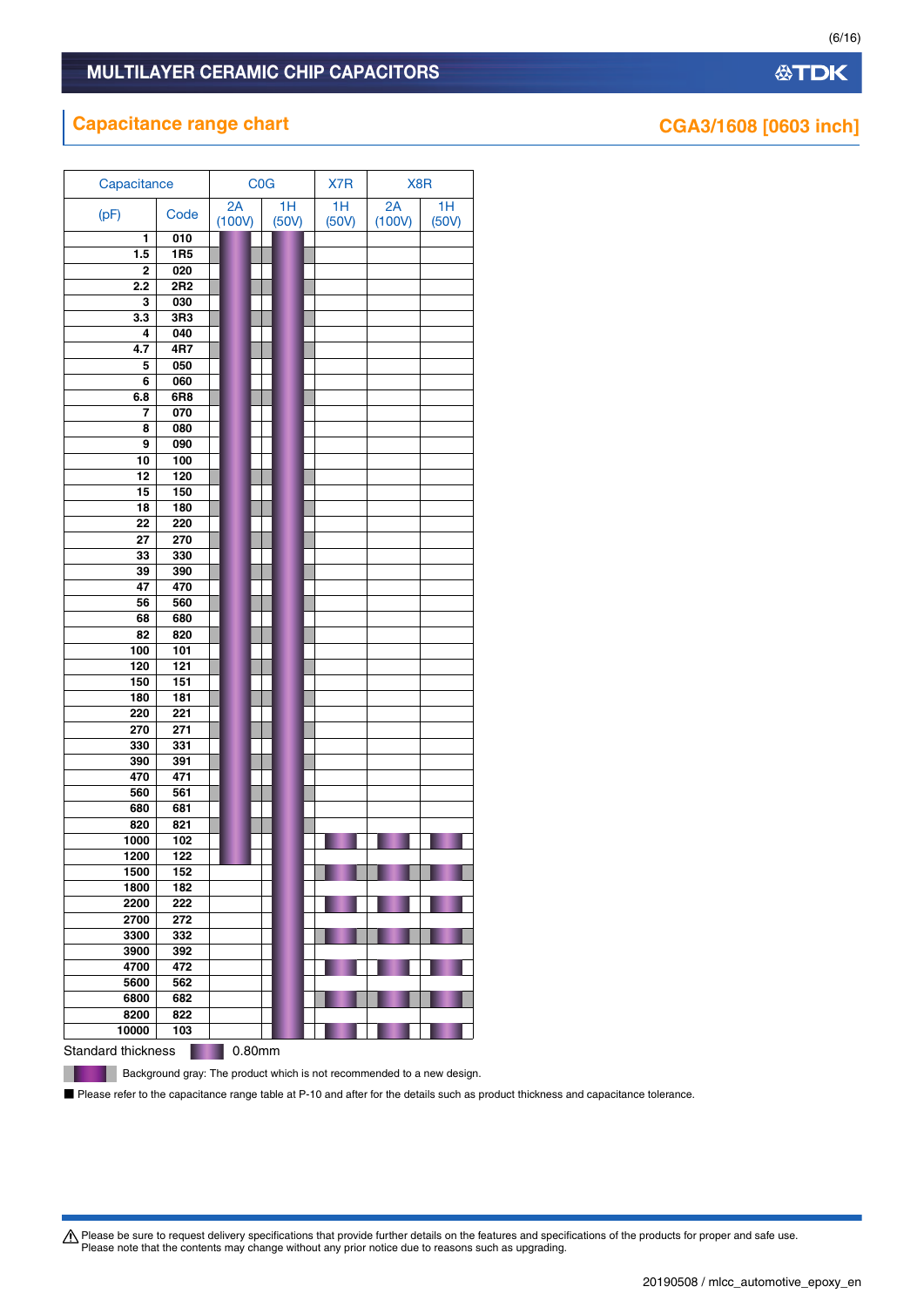# **Capacitance range chart CGA3/1608** [0603 inch]

| Capacitance               |      |             | X7 <sub>R</sub> |             | X <sub>8</sub> R        |              |             |             |                         |
|---------------------------|------|-------------|-----------------|-------------|-------------------------|--------------|-------------|-------------|-------------------------|
| (pF)                      | Code | 1H<br>(50V) | 1V<br>(35V)     | 1E<br>(25V) | 1 <sub>C</sub><br>(16V) | 2A<br>(100V) | 1H<br>(50V) | 1E<br>(25V) | 1 <sub>C</sub><br>(16V) |
| 15000                     | 153  |             |                 |             |                         |              |             |             |                         |
| 22000                     | 223  |             |                 |             |                         |              |             |             |                         |
| 33000                     | 333  |             |                 |             |                         |              |             |             |                         |
| 47000                     | 473  |             |                 |             |                         |              |             |             |                         |
| 68000                     | 683  |             |                 |             |                         |              |             |             |                         |
| 100000                    | 104  |             |                 |             |                         |              |             |             |                         |
| 150000                    | 154  |             |                 |             |                         |              |             |             |                         |
| 220000                    | 224  |             |                 |             |                         |              |             |             |                         |
| 330000                    | 334  |             |                 |             |                         |              |             |             |                         |
| 470000                    | 474  |             |                 |             |                         |              |             |             |                         |
| 680000                    | 684  |             |                 |             |                         |              |             |             |                         |
| 1000000                   | 105  |             |                 |             |                         |              |             |             |                         |
| <b>Standard thickness</b> |      | 0.80mm      |                 |             |                         |              |             |             |                         |

**Background gray: The product which is not recommended to a new design.** ш

■ Please refer to the capacitance range table at P-10 and after for the details such as product thickness and capacitance tolerance.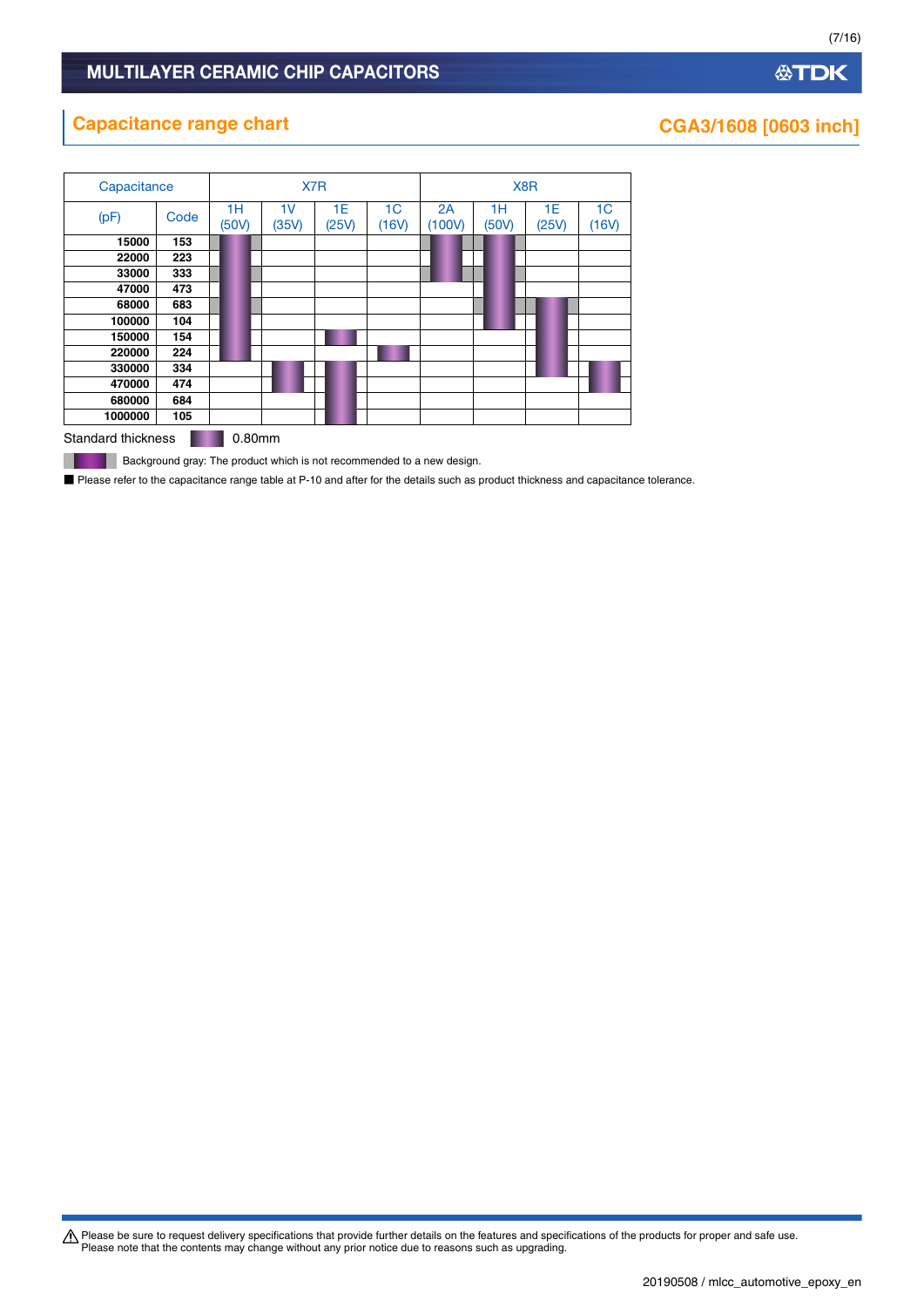# **Capacitance range chart CGA4/2012** [0805 inch]

| Capacitance               |      | <b>C<sub>O</sub></b> G |             |             | X7R                     |              |              | X <sub>8</sub> R |             |                         |  |
|---------------------------|------|------------------------|-------------|-------------|-------------------------|--------------|--------------|------------------|-------------|-------------------------|--|
| (pF)                      | Code | 1H<br>(50V)            | 1H<br>(50V) | 1E<br>(25V) | 1 <sub>C</sub><br>(16V) | 0J<br>(6.3V) | 2A<br>(100V) | 1H<br>(50V)      | 1E<br>(25V) | 1 <sub>C</sub><br>(16V) |  |
| 2,700                     | 272  |                        |             |             |                         |              |              |                  |             |                         |  |
| 3,300                     | 332  |                        |             |             |                         |              |              |                  |             |                         |  |
| 3,900                     | 392  |                        |             |             |                         |              |              |                  |             |                         |  |
| 4,700                     | 472  |                        |             |             |                         |              |              |                  |             |                         |  |
| 5,600                     | 562  |                        |             |             |                         |              |              |                  |             |                         |  |
| 6,800                     | 682  |                        |             |             |                         |              |              |                  |             |                         |  |
| 8,200                     | 822  |                        |             |             |                         |              |              |                  |             |                         |  |
| 10,000                    | 103  |                        |             |             |                         |              |              |                  |             |                         |  |
| 15,000                    | 153  |                        |             |             |                         |              |              |                  |             |                         |  |
| 22,000                    | 223  |                        |             |             |                         |              |              |                  |             |                         |  |
| 33,000                    | 333  |                        |             |             |                         |              |              |                  |             |                         |  |
| 47,000                    | 473  |                        |             |             |                         |              |              |                  |             |                         |  |
| 68,000                    | 683  |                        |             |             |                         |              |              |                  |             |                         |  |
| 100,000                   | 104  |                        |             |             |                         |              |              |                  |             |                         |  |
| 150,000                   | 154  |                        |             |             |                         |              |              |                  |             |                         |  |
| 220,000                   | 224  |                        |             |             |                         |              |              |                  |             |                         |  |
| 330,000                   | 334  |                        |             |             |                         |              |              |                  |             |                         |  |
| 470,000                   | 474  |                        |             |             |                         |              |              |                  |             |                         |  |
| 680,000                   | 684  |                        |             |             |                         |              |              |                  |             |                         |  |
| 1,000,000                 | 105  |                        |             |             |                         |              |              |                  |             |                         |  |
| 1,500,000                 | 155  |                        |             |             |                         |              |              |                  |             |                         |  |
| 2,200,000                 | 225  |                        |             |             |                         |              |              |                  |             |                         |  |
| 3,300,000                 | 335  |                        |             |             |                         |              |              |                  |             |                         |  |
| 4,700,000                 | 475  |                        |             |             |                         |              |              |                  |             |                         |  |
| 6,800,000                 | 685  |                        |             |             |                         |              |              |                  |             |                         |  |
| 10,000,000                | 106  |                        |             |             |                         |              |              |                  |             |                         |  |
| <b>Standard thickness</b> |      |                        | 0.60 mm     |             | 0.85 mm                 |              | 1.25 mm      |                  |             |                         |  |

**Background gray: The product which is not recommended to a new design.** П

■ Please refer to the capacitance range table at P-10 and after for the details such as product thickness and capacitance tolerance.

Please be sure to request delivery specifications that provide further details on the features and specifications of the products for proper and safe use.<br>Please note that the contents may change without any prior notice d

(8/16)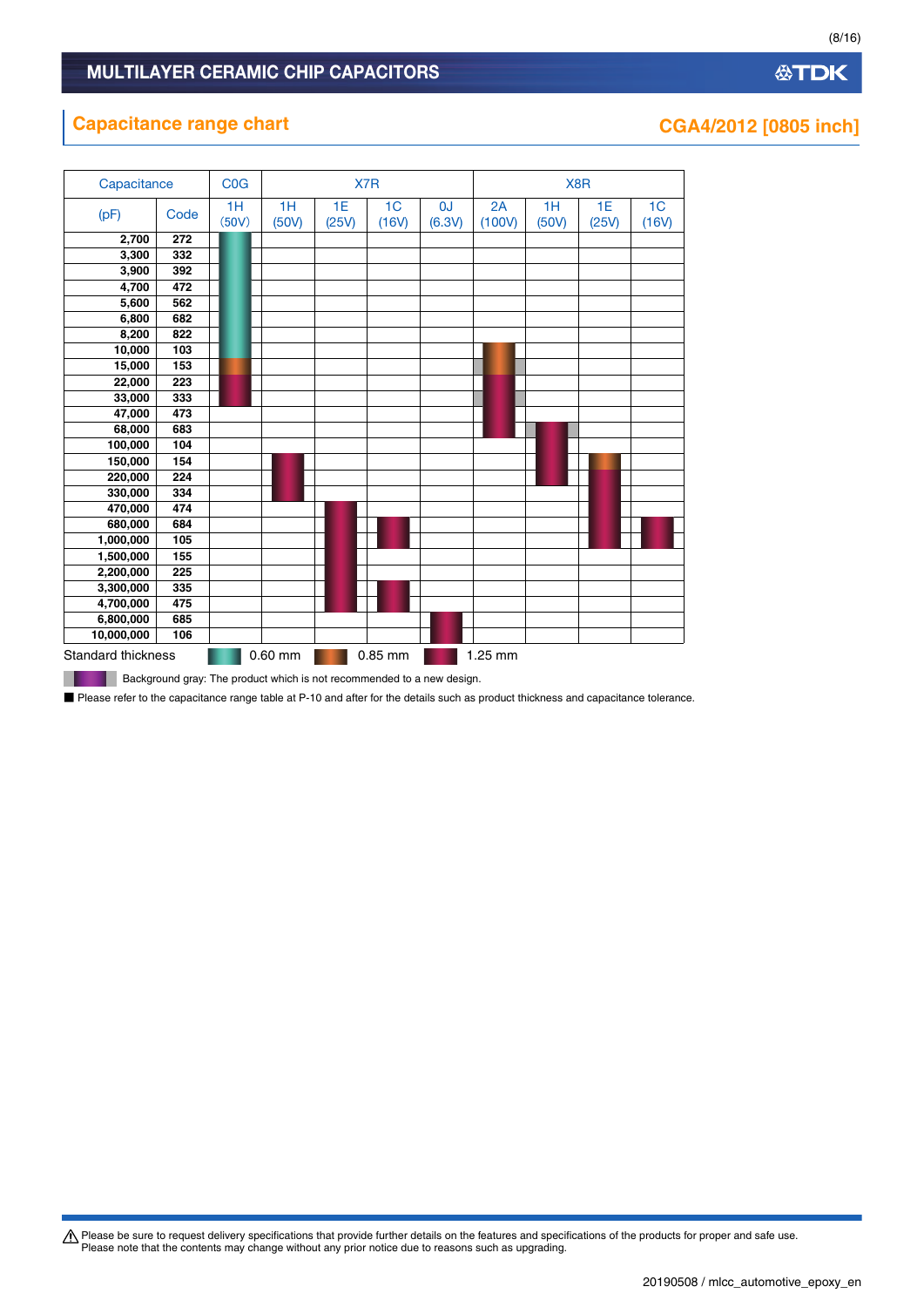#### **Capacitance range chart CGA5/3216 [1206 inch]**



**Background gray: The product which is not recommended to a new design.** 

■ Please refer to the capacitance range table at P-10 and after for the details such as product thickness and capacitance tolerance.

# **Capacitance range chart CGA6/3225 [1210 inch]**

ш

| Capacitance        |      |             | X7 <sub>R</sub> |              |             |                         |         |
|--------------------|------|-------------|-----------------|--------------|-------------|-------------------------|---------|
| (pF)               | Code | 1H<br>(50V) | 1E<br>(25V)     | 2A<br>(100V) | 1E<br>(25V) | 1 <sup>C</sup><br>(16V) |         |
| 470,000            | 474  |             |                 |              |             |                         |         |
| 680,000            | 684  |             |                 |              |             |                         |         |
| 1,000,000          | 105  |             |                 |              |             |                         |         |
| 1,500,000          | 155  |             |                 |              |             |                         |         |
| 2,200,000          | 225  |             |                 |              |             |                         |         |
| 3,300,000          | 335  |             |                 |              |             |                         |         |
| 4,700,000          | 475  |             |                 |              |             |                         |         |
| 6,800,000          | 685  |             |                 |              |             |                         |         |
| 10,000,000         | 106  |             |                 |              |             |                         |         |
| Standard thickness |      |             | 1.60 mm         |              | 2.00 mm     |                         | 2.50 mm |

■ Please refer to the capacitance range table at P-10 and after for the details such as product thickness and capacitance tolerance.

t Please be sure to request delivery specifications that provide further details on the features and specifications of the products for proper and safe use. Please note that the contents may change without any prior notice due to reasons such as upgrading.

(9/16)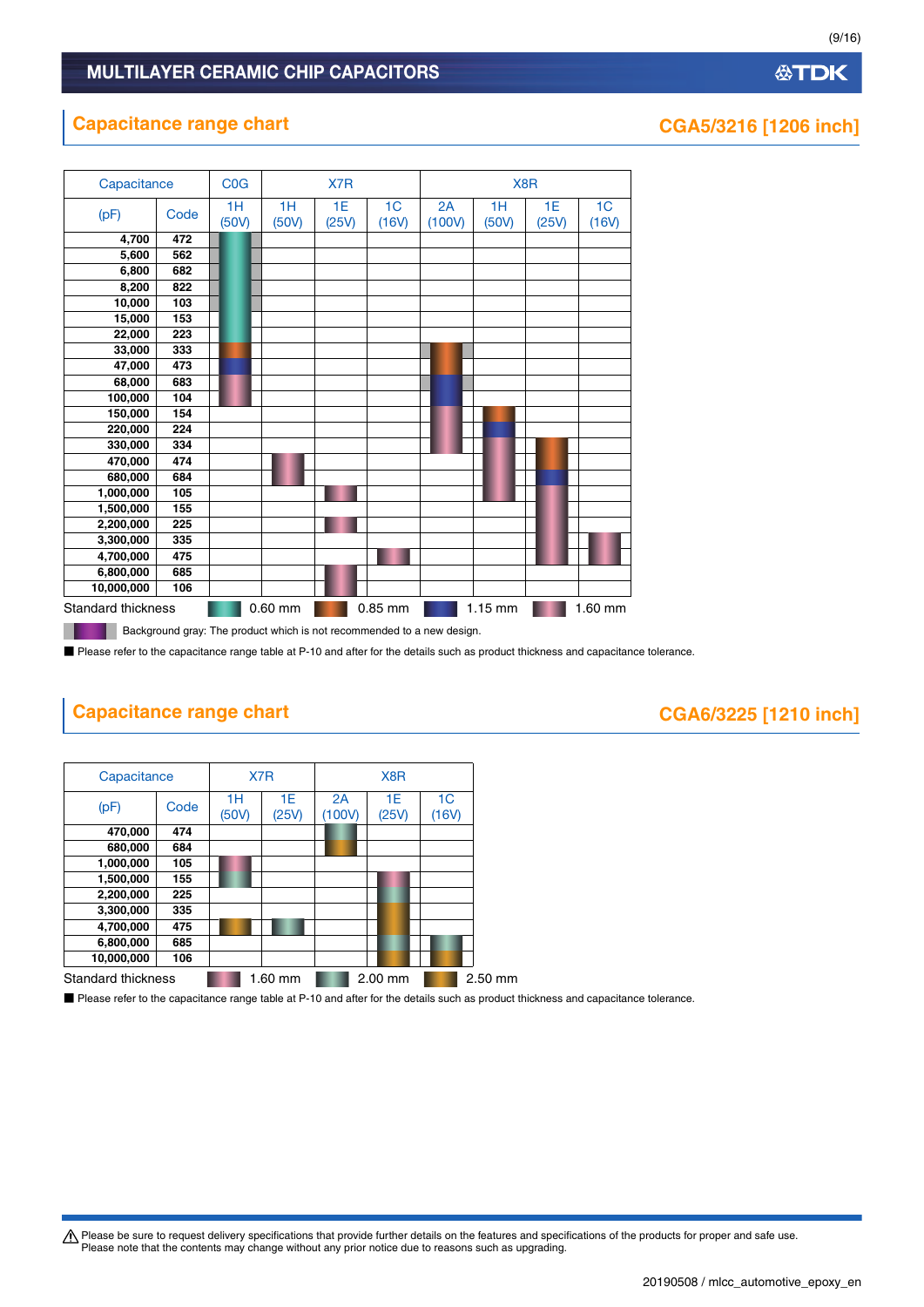### MULTILAYER CERAMIC CHIP CAPACITORS

# **Capacitance range table Temperature characteristics: C0G (–55 to +125°C, 0±30ppm/°C)**

| Capacitance Dimensions |              | Thickness                      | Capacitance | Catalog number          |                                              |
|------------------------|--------------|--------------------------------|-------------|-------------------------|----------------------------------------------|
|                        |              | (mm)                           | tolerance   | Rated voltage Edc: 100V | Rated voltage Edc: 50V                       |
| 1pF                    | 1005         | $0.50 + 0.10$                  | ±0.25pF     |                         | CGA2B2C0G1H010C050BD                         |
|                        | 1608         | $0.80 + 0.15$                  | ±0.25pF     | CGA3E2C0G2A010C080AD    | CGA3E2C0G1H010C080AD                         |
| 1.5pF                  | 1005         | $0.50 + 0.10$                  | ±0.25pF     |                         | CGA2B2C0G1H1R5C050BD                         |
|                        | 1608         | $0.80 + 0.15$                  | ±0.25pF     | CGA3E2C0G2A1R5C080AD    | CGA3E2C0G1H1R5C080AD                         |
| 2pF                    | 1005         | $0.50 + 0.10$                  | ±0.25pF     |                         | CGA2B2C0G1H020C050BD                         |
|                        | 1608         | $0.80 + 0.15$                  | ±0.25pF     | CGA3E2C0G2A020C080AD    | CGA3E2C0G1H020C080AD                         |
| 2.2pF                  | 1005         | $0.50+0.10$                    | ±0.25pF     |                         | CGA2B2C0G1H2R2C050BD                         |
|                        | 1608         | $0.80 + 0.15$                  | ±0.25pF     | CGA3E2C0G2A2R2C080AD    | CGA3E2C0G1H2R2C080AD                         |
| 3pF                    | 1005         | $0.50+0.10$                    | ±0.25pF     |                         | CGA2B2C0G1H030C050BD                         |
|                        | 1608         | $0.80 + 0.15$                  | ±0.25pF     | CGA3E2C0G2A030C080AD    | CGA3E2C0G1H030C080AD                         |
| 3.3pF                  | 1005         | $0.50+0.10$                    | ±0.25pF     |                         | CGA2B2C0G1H3R3C050BD                         |
|                        | 1608         | $0.80 + 0.15$                  | ±0.25pF     | CGA3E2C0G2A3R3C080AD    | CGA3E2C0G1H3R3C080AD                         |
| 4pF                    | 1005         | $0.50 + 0.10$                  | ±0.25pF     |                         | CGA2B2C0G1H040C050BD                         |
|                        | 1608         | $0.80 + 0.15$                  | ±0.25pF     | CGA3E2C0G2A040C080AD    | CGA3E2C0G1H040C080AD                         |
| 4.7pF                  | 1005         | $0.50 + 0.10$                  | ±0.25pF     |                         | CGA2B2C0G1H4R7C050BD                         |
|                        | 1608         | $0.80 + 0.15$                  | ±0.25pF     | CGA3E2C0G2A4R7C080AD    | CGA3E2C0G1H4R7C080AD                         |
| 5pF                    | 1005         | $0.50 + 0.10$                  | ±0.25pF     |                         | CGA2B2C0G1H050C050BD                         |
|                        | 1608         | $0.80 + 0.15$                  | ±0.25pF     | CGA3E2C0G2A050C080AD    | CGA3E2C0G1H050C080AD                         |
| 6pF                    | 1005         | $0.50+0.10$                    | ±0.50pF     |                         | CGA2B2C0G1H060D050BD                         |
|                        | 1608         | $0.80 \pm 0.15$                | ±0.50pF     | CGA3E2C0G2A060D080AD    | CGA3E2C0G1H060D080AD                         |
| 6.8pF                  | 1005         | $0.50+0.10$                    | ±0.50pF     |                         | CGA2B2C0G1H6R8D050BD                         |
|                        | 1608         | $0.80 + 0.15$                  | ±0.50pF     | CGA3E2C0G2A6R8D080AD    | CGA3E2C0G1H6R8D080AD                         |
| 7pF                    | 1005         | $0.50 + 0.10$                  | ±0.50pF     |                         | CGA2B2C0G1H070D050BD                         |
|                        | 1608         | $0.80 + 0.15$                  | ±0.50pF     | CGA3E2C0G2A070D080AD    | CGA3E2C0G1H070D080AD                         |
| 8pF                    | 1005         | $0.50 + 0.10$                  | ±0.50pF     |                         | CGA2B2C0G1H080D050BD                         |
|                        | 1608         | $0.80 + 0.15$                  | ±0.50pF     | CGA3E2C0G2A080D080AD    | CGA3E2C0G1H080D080AD                         |
| 9pF                    | 1005         | $0.50 + 0.10$                  | ±0.50pF     |                         | CGA2B2C0G1H090D050BD                         |
|                        | 1608         | $0.80 + 0.15$                  | ±0.50pF     | CGA3E2C0G2A090D080AD    | CGA3E2C0G1H090D080AD                         |
| 10pF                   | 1005         | $0.50+0.10$                    | ±0.50pF     |                         | CGA2B2C0G1H100D050BD                         |
|                        | 1608         | $0.80 \pm 0.15$                | ±0.50pF     | CGA3E2C0G2A100D080AD    | CGA3E2C0G1H100D080AD                         |
| 12pF                   | 1005         | $0.50 + 0.10$                  | ±5%         |                         | CGA2B2C0G1H120J050BD                         |
|                        | 1608         | $0.80 + 0.15$                  | ±5%         | CGA3E2C0G2A120J080AD    | CGA3E2C0G1H120J080AD                         |
| 15pF                   | 1005         | $0.50 + 0.10$                  | ±5%         |                         | CGA2B2C0G1H150J050BD                         |
|                        | 1608         | $0.80 + 0.15$                  | ±5%         | CGA3E2C0G2A150J080AD    | CGA3E2C0G1H150J080AD                         |
| 18pF                   | 1005         | $0.50 + 0.10$                  | ±5%         |                         | CGA2B2C0G1H180J050BD                         |
|                        | 1608         | $0.80 + 0.15$                  | ±5%         | CGA3E2C0G2A180J080AD    | CGA3E2C0G1H180J080AD                         |
| 22pF                   | 1005         | $0.50+0.10$                    | ±5%         |                         | CGA2B2C0G1H220J050BD                         |
|                        | 1608         | $0.80 + 0.15$                  | ±5%         | CGA3E2C0G2A220J080AD    | CGA3E2C0G1H220J080AD                         |
| 27pF                   | 1005         | $0.50+0.10$                    | ±5%         |                         | CGA2B2C0G1H270J050BD                         |
|                        | 1608         | $0.80 \pm 0.15$                | ±5%         | CGA3E2C0G2A270J080AD    | CGA3E2C0G1H270J080AD                         |
| 33pF                   | 1005         | $0.50 + 0.10$                  | ±5%         |                         | CGA2B2C0G1H330J050BD                         |
|                        | 1608         | $0.80 + 0.15$                  | ±5%         | CGA3E2C0G2A330J080AD    | CGA3E2C0G1H330J080AD                         |
| 39pF                   | 1005         | $0.50 + 0.10$                  | ±5%         |                         | CGA2B2C0G1H390J050BD                         |
|                        | 1608         | $0.80 + 0.15$                  | ±5%         | CGA3E2C0G2A390J080AD    | CGA3E2C0G1H390J080AD<br>CGA2B2C0G1H470J050BD |
| 47pF                   | 1005<br>1608 | $0.50 + 0.10$<br>$0.80 + 0.15$ | ±5%<br>±5%  | CGA3E2C0G2A470J080AD    | CGA3E2C0G1H470J080AD                         |
|                        | 1005         | $0.50+0.10$                    | ±5%         |                         | CGA2B2C0G1H560J050BD                         |
| 56pF                   | 1608         | $0.80 + 0.15$                  | ±5%         | CGA3E2C0G2A560J080AD    | CGA3E2C0G1H560J080AD                         |
|                        | 1005         | $0.50+0.10$                    | ±5%         |                         | CGA2B2C0G1H680J050BD                         |
| 68pF                   | 1608         | $0.80 \pm 0.15$                | ±5%         |                         | CGA3E2C0G1H680J080AD                         |
|                        | 1005         | $0.50 \pm 0.10$                | ±5%         | CGA3E2C0G2A680J080AD    | CGA2B2C0G1H820J050BD                         |
| 82pF                   | 1608         | $0.80 + 0.15$                  | ±5%         | CGA3E2C0G2A820J080AD    | CGA3E2C0G1H820J080AD                         |
|                        | 1005         | $0.50 + 0.10$                  | ±5%         |                         | CGA2B2C0G1H101J050BD                         |
| 100pF                  | 1608         | $0.80 + 0.15$                  | ±5%         | CGA3E2C0G2A101J080AD    | CGA3E2C0G1H101J080AD                         |
|                        | 1005         | $0.50 + 0.10$                  | ±5%         |                         | CGA2B2C0G1H121J050BD                         |
| 120pF                  | 1608         | $0.80 \pm 0.15$                | ±5%         | CGA3E2C0G2A121J080AD    | CGA3E2C0G1H121J080AD                         |
|                        | 1005         | $0.50+0.10$                    | ±5%         |                         | CGA2B2C0G1H151J050BD                         |
| 150pF                  | 1608         | $0.80 \pm 0.15$                | ±5%         | CGA3E2C0G2A151J080AD    | CGA3E2C0G1H151J080AD                         |
|                        | 1005         | $0.50 + 0.10$                  | ±5%         |                         | CGA2B2C0G1H181J050BD                         |
| 180pF                  | 1608         | $0.80 + 0.15$                  | ±5%         | CGA3E2C0G2A181J080AD    | CGA3E2C0G1H181J080AD                         |
|                        | 1005         | $0.50 + 0.10$                  | ±5%         |                         | CGA2B2C0G1H221J050BD                         |
| 220pF                  | 1608         | $0.80 + 0.15$                  | ±5%         | CGA3E2C0G2A221J080AD    | CGA3E2C0G1H221J080AD                         |
|                        | 1005         | $0.50 + 0.10$                  | ±5%         |                         | CGA2B2C0G1H271J050BD                         |
| 270pF                  | 1608         | $0.80 + 0.15$                  | ±5%         | CGA3E2C0G2A271J080AD    | CGA3E2C0G1H271J080AD                         |
|                        |              |                                |             |                         |                                              |

■ Gray item: The product which is not recommended to a new design.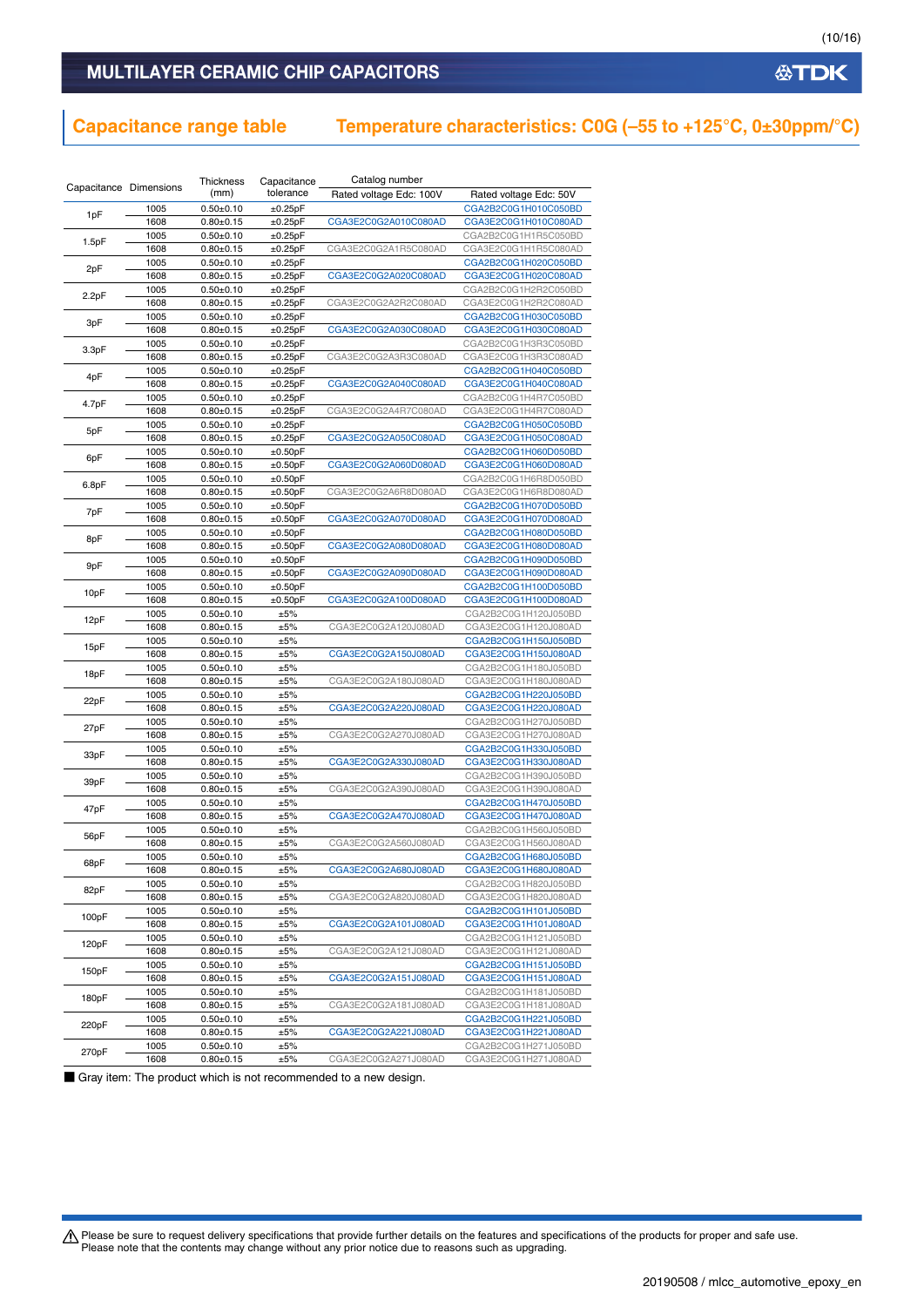### MULTILAYER CERAMIC CHIP CAPACITORS

# **Capacitance range table Temperature characteristics: C0G (–55 to +125°C, 0±30ppm/°C)**

| Capacitance Dimensions |      | Thickness            | Capacitance | Catalog number          |                        |
|------------------------|------|----------------------|-------------|-------------------------|------------------------|
|                        |      | (mm)                 | tolerance   | Rated voltage Edc: 100V | Rated voltage Edc: 50V |
| 330pF                  | 1005 | $0.50+0.10$          | ±5%         |                         | CGA2B2C0G1H331J050BD   |
|                        | 1608 | $0.80 + 0.15$        | ±5%         | CGA3E2C0G2A331J080AD    | CGA3E2C0G1H331J080AD   |
| 390pF                  | 1005 | $0.50 + 0.10$        | ±5%         |                         | CGA2B2C0G1H391J050BD   |
|                        | 1608 | $0.80 + 0.15$        | ±5%         | CGA3E2C0G2A391J080AD    | CGA3E2C0G1H391J080AD   |
| 470pF                  | 1005 | $0.50 + 0.10$        | ±5%         |                         | CGA2B2C0G1H471J050BD   |
|                        | 1608 | $0.80 + 0.15$        | $\pm 5\%$   | CGA3E2C0G2A471J080AD    | CGA3E2C0G1H471J080AD   |
| 560pF                  | 1005 | $0.50 + 0.10$        | ±5%         |                         | CGA2B2C0G1H561J050BD   |
|                        | 1608 | $0.80 + 0.15$        | ±5%         | CGA3E2C0G2A561J080AD    | CGA3E2C0G1H561J080AD   |
| 680pF                  | 1005 | $0.50 + 0.10$        | $\pm 5\%$   |                         | CGA2B2C0G1H681J050BD   |
|                        | 1608 | $0.80 + 0.15$        | $\pm 5\%$   | CGA3E2C0G2A681J080AD    | CGA3E2C0G1H681J080AD   |
| 820pF                  | 1005 | $0.50 + 0.10$        | ±5%         |                         | CGA2B2C0G1H821J050BD   |
|                        | 1608 | $0.80 + 0.15$        | ±5%         | CGA3E2C0G2A821J080AD    | CGA3E2C0G1H821J080AD   |
| 1 <sub>nF</sub>        | 1005 | $0.50 + 0.10$        | $\pm 5\%$   |                         | CGA2B2C0G1H102J050BD   |
|                        | 1608 | $0.80 + 0.15$        | ±5%         | CGA3E2C0G2A102J080AD    | CGA3E2C0G1H102J080AD   |
| 1.2nF                  | 1608 | $0.80 + 0.15$        | ±5%         | CGA3E2C0G2A122J080AD    | CGA3E2C0G1H122J080AD   |
| 1.5nF                  | 1608 | $0.80 + 0.15$        | $\pm 5\%$   |                         | CGA3E2C0G1H152J080AD   |
| 1.8nF                  | 1608 | $0.80 + 0.15$        | $\pm 5\%$   |                         | CGA3E2C0G1H182J080AD   |
| 2.2nF                  | 1608 | $0.80 + 0.15$        | ±5%         |                         | CGA3E2C0G1H222J080AD   |
|                        | 1608 | $0.80 + 0.15$        | ±5%         |                         | CGA3E2C0G1H272J080AD   |
| 2.7nF                  | 2012 | $0.60 \pm 0.15$      | $\pm 5\%$   |                         | CGA4C2C0G1H272J060AD   |
|                        | 1608 | $0.80 + 0.15$        | $\pm 5\%$   |                         | CGA3E2C0G1H332J080AD   |
| 3.3nF                  | 2012 | $0.60 + 0.15$        | ±5%         |                         | CGA4C2C0G1H332J060AD   |
|                        | 1608 | $0.80 + 0.15$        | ±5%         |                         | CGA3E2C0G1H392J080AD   |
| 3.9nF                  | 2012 | $0.60 \pm 0.15$      | $\pm 5\%$   |                         | CGA4C2C0G1H392J060AD   |
|                        | 1608 | $0.80 + 0.15$        | ±5%         |                         | CGA3E2C0G1H472J080AD   |
| 4.7nF                  | 2012 | $0.60 + 0.15$        | ±5%         |                         | CGA4C2C0G1H472J060AD   |
|                        | 3216 | $0.60 + 0.15$        | ±5%         |                         | CGA5C2C0G1H472J060AD   |
|                        | 1608 | $0.80 + 0.15$        | $\pm 5\%$   |                         | CGA3E2C0G1H562J080AD   |
| 5.6nF                  | 2012 | $0.60 + 0.15$        | ±5%         |                         | CGA4C2C0G1H562J060AD   |
|                        | 3216 | $0.60 \pm 0.15$      | ±5%         |                         | CGA5C2C0G1H562J060AD   |
|                        | 1608 | $0.80 + 0.15$        | ±5%         |                         | CGA3E2C0G1H682J080AD   |
| 6.8nF                  | 2012 | $0.60 + 0.15$        | ±5%         |                         | CGA4C2C0G1H682J060AD   |
|                        | 3216 | $0.60 + 0.15$        | ±5%         |                         | CGA5C2C0G1H682J060AD   |
|                        | 1608 | $0.80 + 0.15$        | ±5%         |                         | CGA3E2C0G1H822J080AD   |
| 8.2nF                  | 2012 | $0.60 + 0.15$        | ±5%         |                         | CGA4C2C0G1H822J060AD   |
|                        | 3216 | $0.60 + 0.15$        | ±5%         |                         | CGA5C2C0G1H822J060AD   |
|                        | 1608 | $0.80 + 0.15$        | $\pm 5\%$   |                         | CGA3E2C0G1H103J080AD   |
| 10nF                   | 2012 | $0.60 + 0.15$        | ±5%         |                         | CGA4C2C0G1H103J060AD   |
|                        | 3216 | $0.60 + 0.15$        | ±5%         |                         | CGA5C2C0G1H103J060AD   |
|                        | 2012 | $0.85 \pm 0.15$      | ±5%         |                         | CGA4F2C0G1H153J085AD   |
| 15nF                   | 3216 | $0.60 \pm 0.15$      | ±5%         |                         | CGA5C2C0G1H153J060AD   |
|                        | 2012 | $1.25 \pm 0.25$      | $\pm 5\%$   |                         | CGA4J2C0G1H223J125AD   |
| 22nF                   | 3216 | $0.60 + 0.15$        | ±5%         |                         | CGA5C2C0G1H223J060AD   |
|                        | 2012 | $1.25 \pm 0.25$      | ±5%         |                         | CGA4J2C0G1H333J125AD   |
| 33nF                   | 3216 | $0.85 \pm 0.15$      | $\pm 5\%$   |                         | CGA5F2C0G1H333J085AD   |
| 47nF                   | 3216 | $1.15 \pm 0.15$      | ±5%         |                         | CGA5H2C0G1H473J115AD   |
| 68nF                   | 3216 | $1.60 + 0.30, -0.10$ | ±5%         |                         | CGA5L2C0G1H683J160AD   |
| 100 <sub>n</sub> F     | 3216 | $1.60 + 0.30, -0.10$ | ±5%         |                         | CGA5L2C0G1H104J160AD   |

■ Gray item: The product which is not recommended to a new design.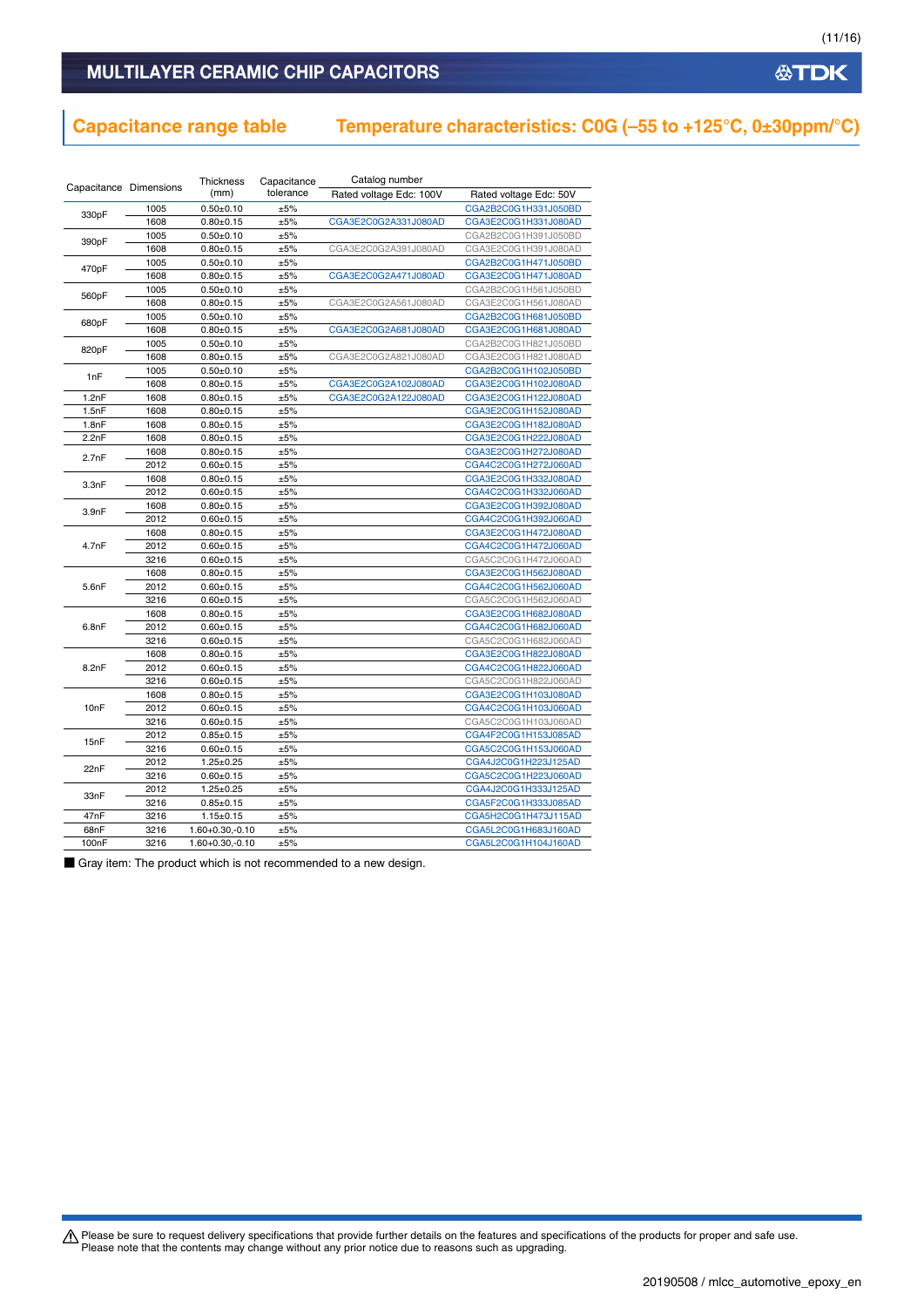### **Capacitance range table Temperature characteristics: X7R (–55 to +125°C, ±15%)**

| <b>Capacitance Dimensions</b> |      | Thickness<br>(mm)    | Capacitance<br>tolerance | Catalog number<br>Rated voltage Edc: 50V     | Rated voltage Edc: 35V                       | Rated voltage Edc: 25V                       | Rated voltage Edc: 16V |
|-------------------------------|------|----------------------|--------------------------|----------------------------------------------|----------------------------------------------|----------------------------------------------|------------------------|
|                               |      |                      | ±10%                     | CGA3E2X7R1H102K080AD                         |                                              |                                              |                        |
| 1nF                           | 1608 | $0.80 \pm 0.15$      | ±20%                     | CGA3E2X7R1H102M080AD                         |                                              |                                              |                        |
|                               |      |                      | ±10%                     | CGA3E2X7R1H152K080AD                         |                                              |                                              |                        |
| 1.5nF                         | 1608 | $0.80 + 0.15$        |                          |                                              |                                              |                                              |                        |
|                               |      |                      | ±20%                     | CGA3E2X7R1H152M080AD                         |                                              |                                              |                        |
| 2.2nF                         | 1608 | $0.80 + 0.15$        | ±10%                     | CGA3E2X7R1H222K080AD                         |                                              |                                              |                        |
|                               |      |                      | ±20%                     | CGA3E2X7R1H222M080AD                         |                                              |                                              |                        |
| 3.3nF                         | 1608 | $0.80 + 0.15$        | ±10%                     | CGA3E2X7R1H332K080AD                         |                                              |                                              |                        |
|                               |      |                      | ±20%                     | CGA3E2X7R1H332M080AD                         |                                              |                                              |                        |
| 4.7nF                         | 1608 | $0.80 + 0.15$        | ±10%                     | CGA3E2X7R1H472K080AD                         |                                              |                                              |                        |
|                               |      |                      | ±20%                     | CGA3E2X7R1H472M080AD                         |                                              |                                              |                        |
| 6.8nF                         | 1608 | $0.80 + 0.15$        | ±10%                     | CGA3E2X7R1H682K080AD                         |                                              |                                              |                        |
|                               |      |                      | ±20%<br>±10%             | CGA3E2X7R1H682M080AD<br>CGA2B3X7R1H103K050BD |                                              |                                              |                        |
|                               | 1005 | $0.50 + 0.10$        | ±20%                     | CGA2B3X7R1H103M050BD                         |                                              |                                              |                        |
| 10nF                          |      |                      | ±10%                     | CGA3E2X7R1H103K080AD                         |                                              |                                              |                        |
|                               | 1608 | $0.80 \pm 0.15$      | ±20%                     | CGA3E2X7R1H103M080AD                         |                                              |                                              |                        |
|                               | 1005 |                      | ±10%                     | CGA2B3X7R1H153K050BD                         |                                              | CGA2B2X7R1E153K050BD                         |                        |
| 15nF                          |      | $0.50 + 0.10$        | ±20%                     | CGA2B3X7R1H153M050BD                         |                                              | CGA2B2X7R1E153M050BD                         |                        |
|                               | 1608 | $0.80 \pm 0.15$      | ±10%                     | CGA3E2X7R1H153K080AD                         |                                              |                                              |                        |
|                               |      |                      | ±20%                     | CGA3E2X7R1H153M080AD                         |                                              |                                              |                        |
|                               | 1005 | $0.50 \pm 0.10$      | ±10%                     | CGA2B3X7R1H223K050BD                         |                                              | CGA2B2X7R1E223K050BD                         |                        |
| 22nF                          |      |                      | ±20%<br>±10%             | CGA2B3X7R1H223M050BD<br>CGA3E2X7R1H223K080AD |                                              | CGA2B2X7R1E223M050BD                         |                        |
|                               | 1608 | $0.80 \pm 0.15$      | ±20%                     | CGA3E2X7R1H223M080AD                         |                                              |                                              |                        |
|                               |      |                      | ±10%                     | CGA2B3X7R1H333K050BD                         |                                              |                                              | CGA2B2X7R1C333K050BD   |
|                               | 1005 | $0.50 \pm 0.10$      | ±20%                     | CGA2B3X7R1H333M050BD                         |                                              |                                              | CGA2B2X7R1C333M050BD   |
| 33nF                          |      |                      | ±10%                     | CGA3E2X7R1H333K080AD                         |                                              |                                              |                        |
|                               | 1608 | $0.80 \pm 0.15$      | ±20%                     | CGA3E2X7R1H333M080AD                         |                                              |                                              |                        |
|                               | 1005 | $0.50 + 0.10$        | ±10%                     | CGA2B3X7R1H473K050BD                         |                                              |                                              |                        |
| 47nF                          |      |                      | ±20%                     | CGA2B3X7R1H473M050BD                         |                                              |                                              |                        |
|                               | 1608 | $0.80 + 0.15$        | ±10%                     | CGA3E2X7R1H473K080AD                         |                                              |                                              |                        |
|                               |      |                      | ±20%<br>±10%             | CGA3E2X7R1H473M080AD<br>CGA2B3X7R1H683K050BD |                                              |                                              |                        |
|                               | 1005 | $0.50 + 0.10$        | ±20%                     | CGA2B3X7R1H683M050BD                         |                                              |                                              |                        |
| 68nF                          |      |                      | ±10%                     | CGA3E2X7R1H683K080AD                         |                                              |                                              |                        |
|                               | 1608 | $0.80 \pm 0.15$      | ±20%                     | CGA3E2X7R1H683M080AD                         |                                              |                                              |                        |
|                               | 1005 | $0.50 \pm 0.10$      | ±10%                     | CGA2B3X7R1H104K050BD                         |                                              |                                              |                        |
| 100 <sub>n</sub> F            |      |                      | ±20%                     | CGA2B3X7R1H104M050BD                         |                                              |                                              |                        |
|                               | 1608 | $0.80 \pm 0.15$      | ±10%                     | CGA3E2X7R1H104K080AD                         |                                              |                                              |                        |
|                               |      |                      | ±20%                     | CGA3E2X7R1H104M080AD<br>CGA3E3X7R1H154K080AD |                                              | CGA3E2X7R1E154K080AD                         |                        |
|                               | 1608 | $0.80 \pm 0.15$      | ±10%<br>±20%             | CGA3E3X7R1H154M080AD                         |                                              | CGA3E2X7R1E154M080AD                         |                        |
| 150nF                         |      |                      | ±10%                     | CGA4J2X7R1H154K125AD                         |                                              |                                              |                        |
|                               | 2012 | $1.25 \pm 0.25$      | ±20%                     | CGA4J2X7R1H154M125AD                         |                                              |                                              |                        |
|                               |      |                      | ±10%                     | CGA3E3X7R1H224K080AD                         |                                              |                                              | CGA3E2X7R1C224K080AD   |
| 220nF                         | 1608 | $0.80 \pm 0.15$      | ±20%                     | CGA3E3X7R1H224M080AD                         |                                              |                                              | CGA3E2X7R1C224M080AD   |
|                               | 2012 | $1.25 \pm 0.25$      | ±10%                     | CGA4J2X7R1H224K125AD                         |                                              |                                              |                        |
|                               |      |                      | ±20%                     | CGA4J2X7R1H224M125AD                         |                                              |                                              |                        |
|                               | 1608 | $0.80 \pm 0.15$      | ±10%<br>±20%             |                                              | CGA3E1X7R1V334K080AD<br>CGA3E1X7R1V334M080AD | CGA3E3X7R1E334K080AD<br>CGA3E3X7R1E334M080AD |                        |
| 330nF                         |      |                      | ±10%                     | CGA4J2X7R1H334K125AD                         |                                              |                                              |                        |
|                               | 2012 | $1.25 \pm 0.25$      | ±20%                     | CGA4J2X7R1H334M125AD                         |                                              |                                              |                        |
|                               |      |                      | ±10%                     |                                              | CGA3E1X7R1V474K080AD                         | CGA3E3X7R1E474K080AD                         |                        |
|                               | 1608 | $0.80 + 0.15$        | ±20%                     |                                              | CGA3E1X7R1V474M080AD                         | CGA3E3X7R1E474M080AD                         |                        |
| 470nF                         | 2012 | $1.25 \pm 0.25$      | ±10%                     |                                              |                                              | CGA4J2X7R1E474K125AD                         |                        |
|                               |      |                      | ±20%                     |                                              |                                              | CGA4J2X7R1E474M125AD                         |                        |
|                               | 3216 | $1.60 + 0.30, -0.10$ | ±10%                     | CGA5L2X7R1H474K160AD                         |                                              |                                              |                        |
|                               |      |                      | ±20%                     | CGA5L2X7R1H474M160AD                         |                                              |                                              |                        |
|                               | 1608 | $0.80 \pm 0.15$      | ±10%<br>±20%             |                                              |                                              | CGA3E1X7R1E684K080AD<br>CGA3E1X7R1E684M080AD |                        |
|                               |      |                      | ±10%                     |                                              |                                              | CGA4J3X7R1E684K125AD                         | CGA4J2X7R1C684K125AD   |
| 680nF                         | 2012 | $1.25 \pm 0.25$      | ±20%                     |                                              |                                              | CGA4J3X7R1E684M125AD                         | CGA4J2X7R1C684M125AD   |
|                               | 3216 | $1.60 + 0.30, -0.10$ | ±10%                     | CGA5L2X7R1H684K160AD                         |                                              |                                              |                        |
|                               |      |                      | ±20%                     | CGA5L2X7R1H684M160AD                         |                                              |                                              |                        |

■ Gray item: The product which is not recommended to a new design.

Please be sure to request delivery specifications that provide further details on the features and specifications of the products for proper and safe use.<br>Please note that the contents may change without any prior notice d

**公TDK**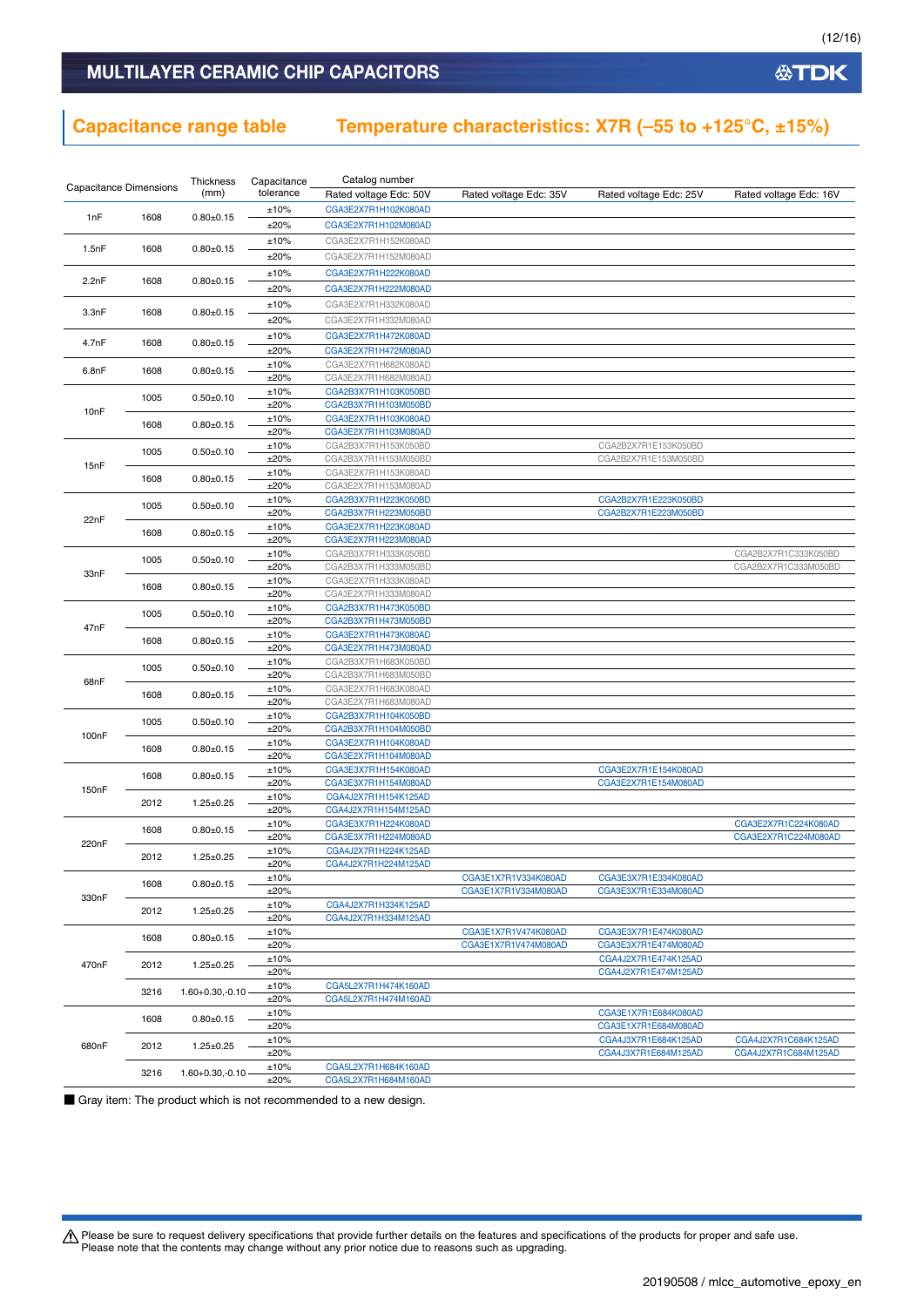### MULTILAYER CERAMIC CHIP CAPACITORS

### **Capacitance range table Temperature characteristics: X7R (–55 to +125°C, ±15%)**

| <b>Capacitance Dimensions</b> |                                                    | Thickness              | Capacitance          | Catalog number         |                        |                        |                         |  |  |
|-------------------------------|----------------------------------------------------|------------------------|----------------------|------------------------|------------------------|------------------------|-------------------------|--|--|
|                               |                                                    | (mm)                   | tolerance            | Rated voltage Edc: 50V | Rated voltage Edc: 25V | Rated voltage Edc: 16V | Rated voltage Edc: 6.3V |  |  |
|                               | 1608                                               | $0.80 + 0.15$          | ±10%                 |                        | CGA3E1X7R1E105K080AD   |                        |                         |  |  |
|                               |                                                    |                        | ±20%                 |                        | CGA3E1X7R1E105M080AD   |                        |                         |  |  |
|                               | 2012                                               | $1.25 \pm 0.25$        | ±10%                 |                        | CGA4J3X7R1E105K125AD   | CGA4J2X7R1C105K125AD   |                         |  |  |
|                               |                                                    |                        | ±20%                 |                        | CGA4J3X7R1E105M125AD   | CGA4J2X7R1C105M125AD   |                         |  |  |
| $1 \mu F$                     |                                                    |                        | ±10%                 |                        | CGA5L2X7R1E105K160AD   |                        |                         |  |  |
|                               | 3216                                               | 1.60+0.30,-0.10        | ±20%                 |                        | CGA5L2X7R1E105M160AD   |                        |                         |  |  |
|                               |                                                    |                        | ±10%                 | CGA6L2X7R1H105K160AD   |                        |                        |                         |  |  |
|                               | 3225                                               | $1.60 + 0.20$          | ±20%                 | CGA6L2X7R1H105M160AD   |                        |                        |                         |  |  |
|                               |                                                    |                        | ±10%                 |                        | CGA4J1X7R1E155K125AD   |                        |                         |  |  |
|                               | 2012<br>$1.5 \mu F$                                | $1.25 \pm 0.25$        | ±20%                 |                        | CGA4J1X7R1E155M125AD   |                        |                         |  |  |
|                               |                                                    |                        | ±10%                 | CGA6M2X7R1H155K200AD   |                        |                        |                         |  |  |
| 3225                          | $2.00 \pm 0.20$                                    | ±20%                   | CGA6M2X7R1H155M200AD |                        |                        |                        |                         |  |  |
|                               |                                                    |                        | ±10%                 |                        | CGA4J3X7R1E225K125AD   |                        |                         |  |  |
|                               | 2012<br>$2.2\mu F$<br>3216<br>$1.60 + 0.30, -0.10$ | $1.25 \pm 0.25$        | ±20%                 |                        | CGA4J3X7R1E225M125AD   |                        |                         |  |  |
|                               |                                                    |                        | ±10%                 |                        | CGA5L2X7R1E225K160AD   |                        |                         |  |  |
|                               |                                                    |                        | ±20%                 |                        | CGA5L2X7R1E225M160AD   |                        |                         |  |  |
|                               |                                                    |                        | ±10%                 |                        | CGA4J1X7R1E335K125AD   | CGA4J3X7R1C335K125AD   |                         |  |  |
| $3.3\mu F$                    | 2012                                               | $1.25 \pm 0.25$        | ±20%                 |                        | CGA4J1X7R1E335M125AD   | CGA4J3X7R1C335M125AD   |                         |  |  |
|                               |                                                    |                        | ±10%                 |                        | CGA4J1X7R1E475K125AD   | CGA4J3X7R1C475K125AD   |                         |  |  |
|                               | 2012                                               | 1.25+0.30,-0.25        | ±20%                 |                        | CGA4J1X7R1E475M125AD   | CGA4J3X7R1C475M125AD   |                         |  |  |
|                               |                                                    |                        | ±10%                 |                        |                        | CGA5L3X7R1C475K160AD   |                         |  |  |
|                               | 3216                                               | $1.60 + 0.30, -0.10 -$ | ±20%                 |                        |                        | CGA5L3X7R1C475M160AD   |                         |  |  |
| $4.7 \mu F$                   |                                                    |                        | ±10%                 |                        | CGA6M2X7R1E475K200AD   |                        |                         |  |  |
|                               |                                                    | $2.00 \pm 0.20$        | ±20%                 |                        | CGA6M2X7R1E475M200AD   |                        |                         |  |  |
|                               | 3225                                               |                        | ±10%                 | CGA6P3X7R1H475K250AD   |                        |                        |                         |  |  |
|                               |                                                    | $2.50 + 0.30$          | ±20%                 | CGA6P3X7R1H475M250AD   |                        |                        |                         |  |  |
|                               |                                                    |                        | ±10%                 |                        |                        |                        | CGA4J1X7R0J685K125AD    |  |  |
|                               | 2012<br>$6.8\mu F$<br>3216                         | $1.25 \pm 0.25$        | ±20%                 |                        |                        |                        | CGA4J1X7R0J685M125AD    |  |  |
|                               |                                                    |                        | ±10%                 |                        | CGA5L1X7R1E685K160AD   |                        |                         |  |  |
|                               |                                                    | $1.60 + 0.30, -0.10$   | ±20%                 |                        | CGA5L1X7R1E685M160AD   |                        |                         |  |  |
|                               |                                                    |                        | ±10%                 |                        |                        |                        | CGA4J1X7R0J106K125AD    |  |  |
|                               | 2012                                               | $1.25 \pm 0.25$        | ±20%                 |                        |                        |                        | CGA4J1X7R0J106M125AD    |  |  |
| $10\mu F$                     |                                                    |                        | ±10%                 |                        | CGA5L1X7R1E106K160AD   |                        |                         |  |  |
|                               |                                                    |                        | 3216                 | $1.60 + 0.30, -0.10$   | ±20%                   |                        | CGA5L1X7R1E106M160AD    |  |  |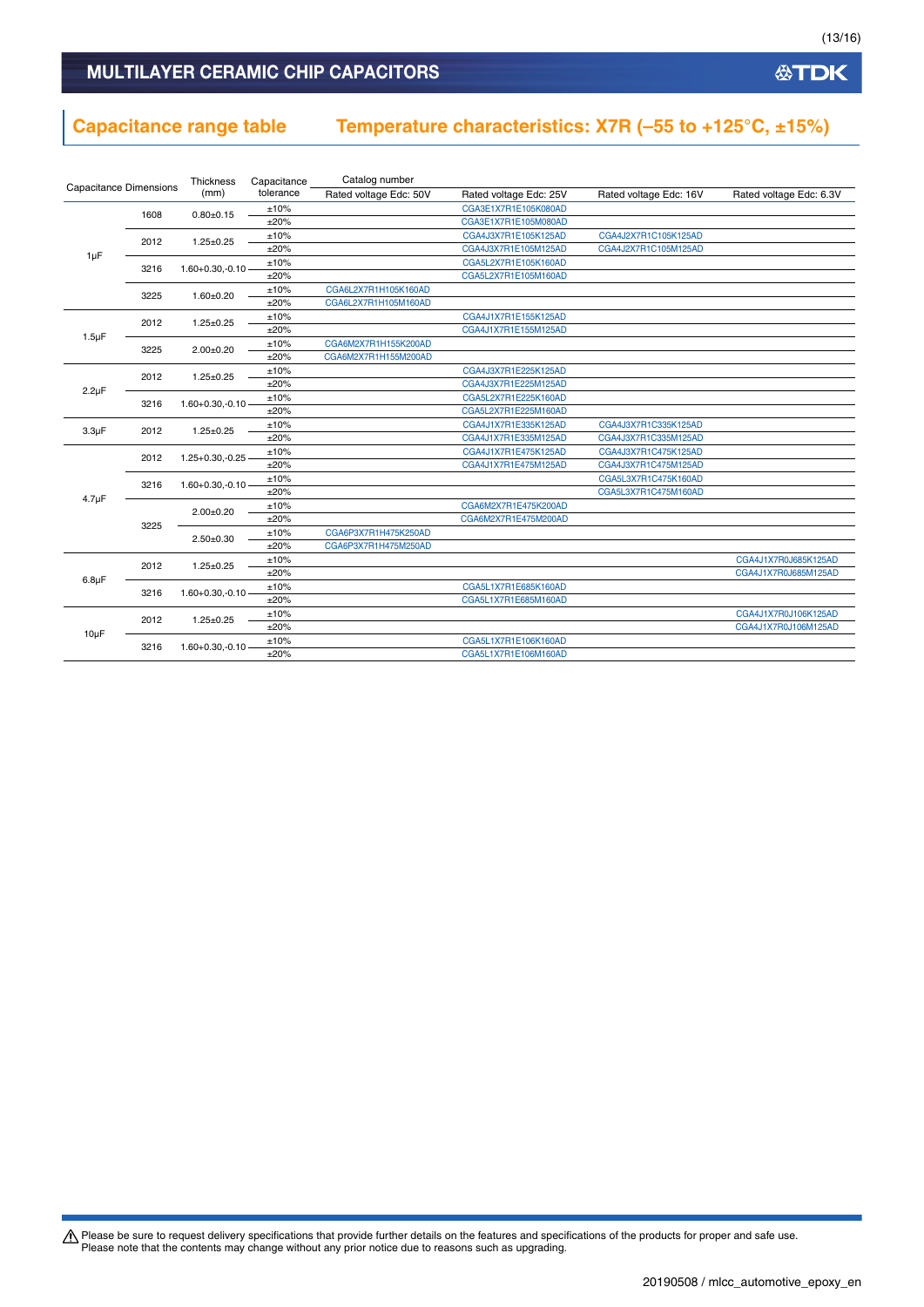### **Capacitance range table Temperature characteristics: X8R (–55 to +150°C, ±15%)**

| <b>Capacitance Dimensions</b> |      | Thickness       | Capacitance  | Catalog number                               |                                              |                        |                        |
|-------------------------------|------|-----------------|--------------|----------------------------------------------|----------------------------------------------|------------------------|------------------------|
|                               |      | (mm)            | tolerance    | Rated voltage Edc: 100V                      | Rated voltage Edc: 50V                       | Rated voltage Edc: 25V | Rated voltage Edc: 16V |
| 150pF                         | 1005 | $0.50 + 0.10$   | ±10%         |                                              | CGA2B2X8R1H151K050BD                         |                        |                        |
|                               |      |                 | ±20%         |                                              | CGA2B2X8R1H151M050BD                         |                        |                        |
| 220pF                         | 1005 | $0.50 + 0.10$   | ±10%         |                                              | CGA2B2X8R1H221K050BD                         |                        |                        |
|                               |      |                 | ±20%         |                                              | CGA2B2X8R1H221M050BD                         |                        |                        |
| 330pF                         | 1005 | $0.50 + 0.10$   | ±10%         |                                              | CGA2B2X8R1H331K050BD                         |                        |                        |
|                               |      |                 | ±20%         |                                              | CGA2B2X8R1H331M050BD                         |                        |                        |
| 470pF                         | 1005 | $0.50 + 0.10$   | ±10%         |                                              | CGA2B2X8R1H471K050BD                         |                        |                        |
|                               |      |                 | ±20%<br>±10% |                                              | CGA2B2X8R1H471M050BD<br>CGA2B2X8R1H681K050BD |                        |                        |
| 680pF                         | 1005 | $0.50 + 0.10$   | ±20%         |                                              | CGA2B2X8R1H681M050BD                         |                        |                        |
|                               |      |                 | ±10%         |                                              | CGA2B2X8R1H102K050BD                         |                        |                        |
|                               | 1005 | $0.50 \pm 0.10$ | ±20%         |                                              | CGA2B2X8R1H102M050BD                         |                        |                        |
| 1nF                           |      |                 | ±10%         | CGA3E2X8R2A102K080AD                         | CGA3E2X8R1H102K080AD                         |                        |                        |
|                               | 1608 | $0.80 + 0.15$   | ±20%         | CGA3E2X8R2A102M080AD                         | CGA3E2X8R1H102M080AD                         |                        |                        |
|                               |      |                 | ±10%         |                                              | CGA2B2X8R1H152K050BD                         |                        |                        |
| 1.5nF                         | 1005 | $0.50 \pm 0.10$ | ±20%         |                                              | CGA2B2X8R1H152M050BD                         |                        |                        |
|                               | 1608 | $0.80 + 0.15$   | ±10%         | CGA3E2X8R2A152K080AD                         | CGA3E2X8R1H152K080AD                         |                        |                        |
|                               |      |                 | ±20%         | CGA3E2X8R2A152M080AD                         | CGA3E2X8R1H152M080AD                         |                        |                        |
|                               | 1005 | $0.50 \pm 0.10$ | ±10%         |                                              | CGA2B2X8R1H222K050BD                         |                        |                        |
| 2.2nF                         |      |                 | ±20%         |                                              | CGA2B2X8R1H222M050BD                         |                        |                        |
|                               | 1608 | $0.80 + 0.15$   | ±10%         | CGA3E2X8R2A222K080AD                         | CGA3E2X8R1H222K080AD                         |                        |                        |
|                               |      |                 | ±20%         | CGA3E2X8R2A222M080AD                         | CGA3E2X8R1H222M080AD                         |                        |                        |
|                               | 1005 | $0.50 + 0.10$   | ±10%         |                                              | CGA2B2X8R1H332K050BD                         |                        |                        |
| 3.3nF                         |      |                 | ±20%         |                                              | CGA2B2X8R1H332M050BD                         |                        |                        |
|                               | 1608 | $0.80 + 0.15$   | ±10%<br>±20% | CGA3E2X8R2A332K080AD<br>CGA3E2X8R2A332M080AD | CGA3E2X8R1H332K080AD<br>CGA3E2X8R1H332M080AD |                        |                        |
|                               |      |                 | ±10%         |                                              | CGA2B2X8R1H472K050BD                         |                        |                        |
|                               | 1005 | $0.50 \pm 0.10$ | ±20%         |                                              | CGA2B2X8R1H472M050BD                         |                        |                        |
| 4.7nF                         |      |                 | ±10%         | CGA3E2X8R2A472K080AD                         | CGA3E2X8R1H472K080AD                         |                        |                        |
|                               | 1608 | $0.80 + 0.15$   | ±20%         | CGA3E2X8R2A472M080AD                         | CGA3E2X8R1H472M080AD                         |                        |                        |
|                               |      |                 | ±10%         |                                              | CGA2B3X8R1H682K050BD                         | CGA2B2X8R1E682K050BD   |                        |
|                               | 1005 | $0.50 \pm 0.10$ | ±20%         |                                              | CGA2B3X8R1H682M050BD                         | CGA2B2X8R1E682M050BD   |                        |
| 6.8nF                         |      |                 | ±10%         | CGA3E2X8R2A682K080AD                         | CGA3E2X8R1H682K080AD                         |                        |                        |
|                               | 1608 | $0.80 \pm 0.15$ | ±20%         | CGA3E2X8R2A682M080AD                         | CGA3E2X8R1H682M080AD                         |                        |                        |
|                               | 1005 | $0.50 \pm 0.10$ | ±10%         |                                              | CGA2B3X8R1H103K050BD                         | CGA2B2X8R1E103K050BD   |                        |
|                               |      |                 | ±20%         |                                              | CGA2B3X8R1H103M050BD                         | CGA2B2X8R1E103M050BD   |                        |
| 10 <sub>n</sub> F             | 1608 | $0.80 \pm 0.15$ | ±10%         | CGA3E2X8R2A103K080AD                         | CGA3E2X8R1H103K080AD                         |                        |                        |
|                               |      |                 | ±20%         | CGA3E2X8R2A103M080AD                         | CGA3E2X8R1H103M080AD                         |                        |                        |
|                               | 2012 | $0.85 \pm 0.15$ | ±10%         | CGA4F2X8R2A103K085AD                         |                                              |                        |                        |
|                               |      |                 | ±20%         | CGA4F2X8R2A103M085AD                         |                                              |                        |                        |
|                               | 1005 | $0.50 \pm 0.10$ | ±10%         |                                              |                                              | CGA2B3X8R1E153K050BD   |                        |
|                               |      |                 | ±20%<br>±10% | CGA3E2X8R2A153K080AD                         | CGA3E2X8R1H153K080AD                         | CGA2B3X8R1E153M050BD   |                        |
| 15nF                          | 1608 | $0.80 + 0.15$   | ±20%         | CGA3E2X8R2A153M080AD                         | CGA3E2X8R1H153M080AD                         |                        |                        |
|                               |      |                 | ±10%         | CGA4F2X8R2A153K085AD                         |                                              |                        |                        |
|                               | 2012 | $0.85 \pm 0.15$ | ±20%         | CGA4F2X8R2A153M085AD                         |                                              |                        |                        |
|                               |      |                 | ±10%         |                                              |                                              | CGA2B3X8R1E223K050BD   |                        |
|                               | 1005 | $0.50 \pm 0.10$ | ±20%         |                                              |                                              | CGA2B3X8R1E223M050BD   |                        |
| 22nF                          | 1608 | $0.80 + 0.15$   | ±10%         | CGA3E3X8R2A223K080AD                         | CGA3E2X8R1H223K080AD                         |                        |                        |
|                               |      |                 | ±20%         | CGA3E3X8R2A223M080AD                         | CGA3E2X8R1H223M080AD                         |                        |                        |
|                               | 2012 | $1.25 \pm 0.25$ | ±10%         | CGA4J2X8R2A223K125AD                         |                                              |                        |                        |
|                               |      |                 | ±20%         | CGA4J2X8R2A223M125AD                         |                                              |                        |                        |
|                               | 1005 | $0.50 \pm 0.10$ | ±10%         |                                              |                                              | CGA2B1X8R1E333K050BD   | CGA2B3X8R1C333K050BD   |
|                               |      |                 | ±20%         |                                              |                                              | CGA2B1X8R1E333M050BD   | CGA2B3X8R1C333M050BD   |
|                               | 1608 | $0.80 \pm 0.15$ | ±10%         | CGA3E3X8R2A333K080AD                         | CGA3E2X8R1H333K080AD                         |                        |                        |
| 33nF                          |      |                 | ±20%         | CGA3E3X8R2A333M080AD                         | CGA3E2X8R1H333M080AD                         |                        |                        |
|                               | 2012 | $1.25 \pm 0.25$ | ±10%<br>±20% | CGA4J3X8R2A333K125AD<br>CGA4J3X8R2A333M125AD |                                              |                        |                        |
|                               |      |                 | ±10%         | CGA5F2X8R2A333K085AD                         |                                              |                        |                        |
|                               | 3216 | $0.85 \pm 0.15$ | ±20%         | CGA5F2X8R2A333M085AD                         |                                              |                        |                        |
|                               |      |                 | ±10%         |                                              |                                              | CGA2B1X8R1E473K050BD   | CGA2B3X8R1C473K050BD   |
|                               | 1005 | $0.50 \pm 0.10$ | ±20%         |                                              |                                              | CGA2B1X8R1E473M050BD   | CGA2B3X8R1C473M050BD   |
|                               |      |                 | ±10%         |                                              | CGA3E2X8R1H473K080AD                         |                        |                        |
|                               | 1608 | $0.80 \pm 0.15$ | ±20%         |                                              | CGA3E2X8R1H473M080AD                         |                        |                        |
| 47nF                          |      |                 | ±10%         | CGA4J3X8R2A473K125AD                         |                                              |                        |                        |
|                               | 2012 | $1.25 \pm 0.25$ | ±20%         | CGA4J3X8R2A473M125AD                         |                                              |                        |                        |
|                               | 3216 | $0.85 \pm 0.15$ | ±10%         | CGA5F2X8R2A473K085AD                         |                                              |                        |                        |
|                               |      |                 | ±20%         | CGA5F2X8R2A473M085AD                         |                                              |                        |                        |

■ Gray item: The product which is not recommended to a new design.

Please be sure to request delivery specifications that provide further details on the features and specifications of the products for proper and safe use.<br>Please note that the contents may change without any prior notice d

**公TDK**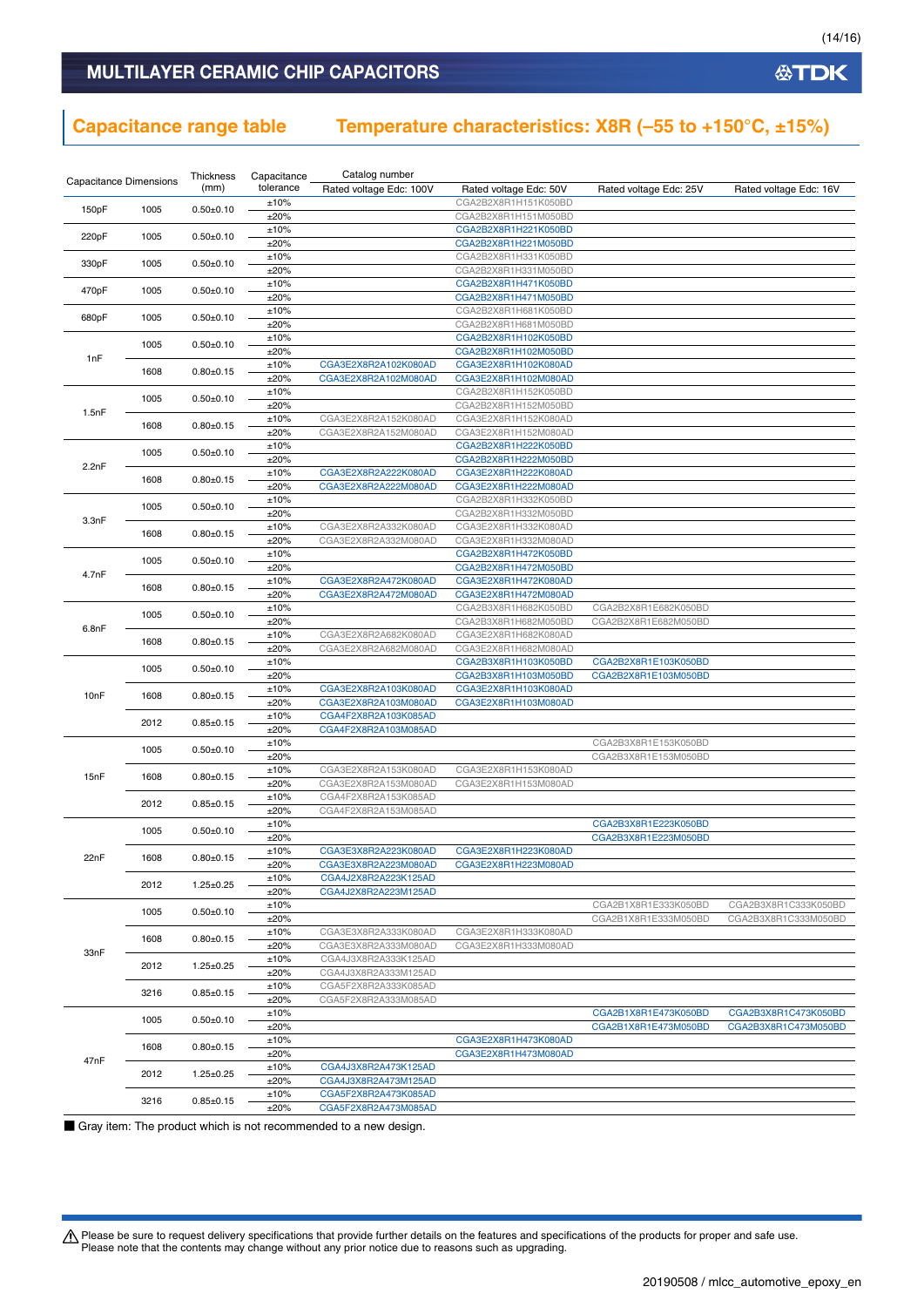### **Capacitance range table Temperature characteristics: X8R (–55 to +150°C, ±15%)**

|                               |                            | Thickness            | Capacitance  | Catalog number          |                                              |                                              |                        |
|-------------------------------|----------------------------|----------------------|--------------|-------------------------|----------------------------------------------|----------------------------------------------|------------------------|
| <b>Capacitance Dimensions</b> |                            | (mm)                 | tolerance    | Rated voltage Edc: 100V | Rated voltage Edc: 50V                       | Rated voltage Edc: 25V                       | Rated voltage Edc: 16V |
|                               | 1608                       | $0.80 + 0.15$        | ±10%         |                         | CGA3E3X8R1H683K080AD                         | CGA3E2X8R1E683K080AD                         |                        |
|                               |                            |                      | ±20%         |                         | CGA3E3X8R1H683M080AD                         | CGA3E2X8R1E683M080AD                         |                        |
| 68nF                          | 2012                       | $1.25 \pm 0.25$      | ±10%         | CGA4J3X8R2A683K125AD    | CGA4J2X8R1H683K125AD                         |                                              |                        |
|                               |                            |                      | ±20%         | CGA4J3X8R2A683M125AD    | CGA4J2X8R1H683M125AD                         |                                              |                        |
|                               | 3216                       | $1.15 \pm 0.15$      | ±10%         | CGA5H2X8R2A683K115AD    |                                              |                                              |                        |
|                               |                            |                      | ±20%         | CGA5H2X8R2A683M115AD    |                                              |                                              |                        |
|                               | 1608                       | $0.80 + 0.15$        | ±10%<br>±20% |                         | CGA3E3X8R1H104K080AD<br>CGA3E3X8R1H104M080AD | CGA3E2X8R1E104K080AD<br>CGA3E2X8R1E104M080AD |                        |
|                               |                            |                      | ±10%         |                         | CGA4J2X8R1H104K125AD                         |                                              |                        |
| 100 <sub>n</sub> F            | 2012                       | $1.25 \pm 0.25$      | ±20%         |                         | CGA4J2X8R1H104M125AD                         |                                              |                        |
|                               |                            |                      | ±10%         | CGA5H2X8R2A104K115AD    |                                              |                                              |                        |
|                               | 3216                       | $1.15 \pm 0.15$      | ±20%         | CGA5H2X8R2A104M115AD    |                                              |                                              |                        |
|                               |                            |                      | ±10%         |                         |                                              | CGA3E3X8R1E154K080AD                         |                        |
|                               | 1608                       | $0.80 + 0.15$        | ±20%         |                         |                                              | CGA3E3X8R1E154M080AD                         |                        |
|                               |                            | $0.85 \pm 0.15$      | ±10%         |                         |                                              | CGA4F2X8R1E154K085AD                         |                        |
|                               | 2012                       |                      | ±20%         |                         |                                              | CGA4F2X8R1E154M085AD                         |                        |
| 150 <sub>n</sub> F            |                            | $1.25 \pm 0.25$      | ±10%         |                         | CGA4J3X8R1H154K125AD                         |                                              |                        |
|                               |                            |                      | ±20%         |                         | CGA4J3X8R1H154M125AD                         |                                              |                        |
|                               |                            | $0.85 \pm 0.15$      | ±10%         |                         | CGA5F2X8R1H154K085AD                         |                                              |                        |
|                               | 3216                       |                      | ±20%<br>±10% | CGA5L2X8R2A154K160AD    | CGA5F2X8R1H154M085AD                         |                                              |                        |
|                               |                            | $1.60 + 0.30, -0.10$ | ±20%         | CGA5L2X8R2A154M160AD    |                                              |                                              |                        |
|                               |                            |                      | ±10%         |                         |                                              | CGA3E3X8R1E224K080AD                         |                        |
|                               | 1608                       | $0.80 + 0.15$        | ±20%         |                         |                                              | CGA3E3X8R1E224M080AD                         |                        |
|                               |                            |                      | ±10%         |                         | CGA4J3X8R1H224K125AD                         | CGA4J2X8R1E224K125AD                         |                        |
|                               | 2012                       | $1.25 \pm 0.25$      | ±20%         |                         | CGA4J3X8R1H224M125AD                         | CGA4J2X8R1E224M125AD                         |                        |
| 220nF                         |                            |                      | ±10%         |                         | CGA5H2X8R1H224K115AD                         |                                              |                        |
|                               | 3216                       | $1.15 \pm 0.15$      | ±20%         |                         | CGA5H2X8R1H224M115AD                         |                                              |                        |
|                               |                            | $1.60 + 0.30, -0.10$ | ±10%         | CGA5L3X8R2A224K160AD    |                                              |                                              |                        |
|                               |                            |                      | ±20%         | CGA5L3X8R2A224M160AD    |                                              |                                              |                        |
|                               | 1608                       | $0.80 \pm 0.15$      | ±10%         |                         |                                              | CGA3E1X8R1E334K080AD                         | CGA3E3X8R1C334K080AD   |
|                               |                            |                      | ±20%         |                         |                                              | CGA3E1X8R1E334M080AD                         | CGA3E3X8R1C334M080AD   |
|                               | 2012                       | $1.25 \pm 0.25$      | ±10%         |                         |                                              | CGA4J2X8R1E334K125AD                         |                        |
| 330 <sub>n</sub> F            |                            |                      | ±20%<br>±10% |                         |                                              | CGA4J2X8R1E334M125AD<br>CGA5F2X8R1E334K085AD |                        |
|                               |                            | $0.85 \pm 0.15$      | ±20%         |                         |                                              | CGA5F2X8R1E334M085AD                         |                        |
|                               | 3216                       |                      | ±10%         | CGA5L3X8R2A334K160AD    | CGA5L2X8R1H334K160AD                         |                                              |                        |
|                               |                            | $1.60 + 0.30, -0.10$ | ±20%         | CGA5L3X8R2A334M160AD    | CGA5L2X8R1H334M160AD                         |                                              |                        |
|                               |                            |                      | ±10%         |                         |                                              |                                              | CGA3E3X8R1C474K080AD   |
|                               | 1608                       | $0.80 + 0.15$        | ±20%         |                         |                                              |                                              | CGA3E3X8R1C474M080AD   |
|                               | 2012                       | $1.25 \pm 0.25$      | ±10%         |                         |                                              | CGA4J3X8R1E474K125AD                         |                        |
|                               |                            |                      | ±20%         |                         |                                              | CGA4J3X8R1E474M125AD                         |                        |
| 470nF                         |                            | $0.85 + 0.15$        | ±10%         |                         |                                              | CGA5F2X8R1E474K085AD                         |                        |
|                               | 3216                       |                      | ±20%         |                         |                                              | CGA5F2X8R1E474M085AD                         |                        |
|                               |                            | $1.60 + 0.30, -0.10$ | ±10%         |                         | CGA5L2X8R1H474K160AD                         |                                              |                        |
|                               |                            |                      | ±20%<br>±10% | CGA6M3X8R2A474K200AD    | CGA5L2X8R1H474M160AD                         |                                              |                        |
|                               | 3225                       | $2.00 \pm 0.20$      | ±20%         | CGA6M3X8R2A474M200AD    |                                              |                                              |                        |
|                               |                            |                      | ±10%         |                         |                                              | CGA4J1X8R1E684K125AD                         | CGA4J3X8R1C684K125AD   |
|                               | 2012                       | $1.25 \pm 0.25$      | $±20\%$      |                         |                                              | CGA4J1X8R1E684M125AD                         | CGA4J3X8R1C684M125AD   |
|                               |                            |                      | ±10%         |                         |                                              | CGA5H2X8R1E684K115AD                         |                        |
|                               |                            | $1.15 \pm 0.15$      | ±20%         |                         |                                              | CGA5H2X8R1E684M115AD                         |                        |
| 680nF                         | 3216                       |                      | ±10%         |                         | CGA5L3X8R1H684K160AD                         |                                              |                        |
|                               |                            | $1.60 + 0.30, -0.10$ | ±20%         |                         | CGA5L3X8R1H684M160AD                         |                                              |                        |
|                               | 3225                       | $2.50 \pm 0.30$      | ±10%         | CGA6P3X8R2A684K250AD    |                                              |                                              |                        |
|                               |                            |                      | ±20%         | CGA6P3X8R2A684M250AD    |                                              |                                              |                        |
|                               | 2012                       | $1.25 \pm 0.25$      | ±10%         |                         |                                              | CGA4J1X8R1E105K125AD                         | CGA4J3X8R1C105K125AD   |
| 1µF                           |                            |                      | ±20%         |                         |                                              | CGA4J1X8R1E105M125AD                         | CGA4J3X8R1C105M125AD   |
|                               | 3216                       | $1.60 + 0.30, -0.10$ | ±10%<br>±20% |                         | CGA5L3X8R1H105K160AD<br>CGA5L3X8R1H105M160AD | CGA5L2X8R1E105K160AD                         |                        |
|                               |                            |                      |              |                         |                                              | CGA5L2X8R1E105M160AD                         |                        |
|                               | 3216                       | $1.60 + 0.30, -0.10$ | ±10%<br>±20% |                         |                                              | CGA5L3X8R1E155K160AD<br>CGA5L3X8R1E155M160AD |                        |
| $1.5 \mu F$                   |                            |                      | ±10%         |                         |                                              | CGA6L2X8R1E155K160AD                         |                        |
|                               | 3225                       | $1.60 \pm 0.20$      | ±20%         |                         |                                              | CGA6L2X8R1E155M160AD                         |                        |
|                               |                            |                      | ±10%         |                         |                                              | CGA5L3X8R1E225K160AD                         |                        |
|                               | 3216<br>$2.2\mu F$<br>3225 | $1.60 + 0.30, -0.10$ | ±20%         |                         |                                              | CGA5L3X8R1E225M160AD                         |                        |
|                               |                            | $2.00 \pm 0.20$      | ±10%         |                         |                                              | CGA6M2X8R1E225K200AD                         |                        |
|                               |                            |                      | ±20%         |                         |                                              | CGA6M2X8R1E225M200AD                         |                        |

■ Gray item: The product which is not recommended to a new design.

Please be sure to request delivery specifications that provide further details on the features and specifications of the products for proper and safe use.<br>Please note that the contents may change without any prior notice d

**公TDK**